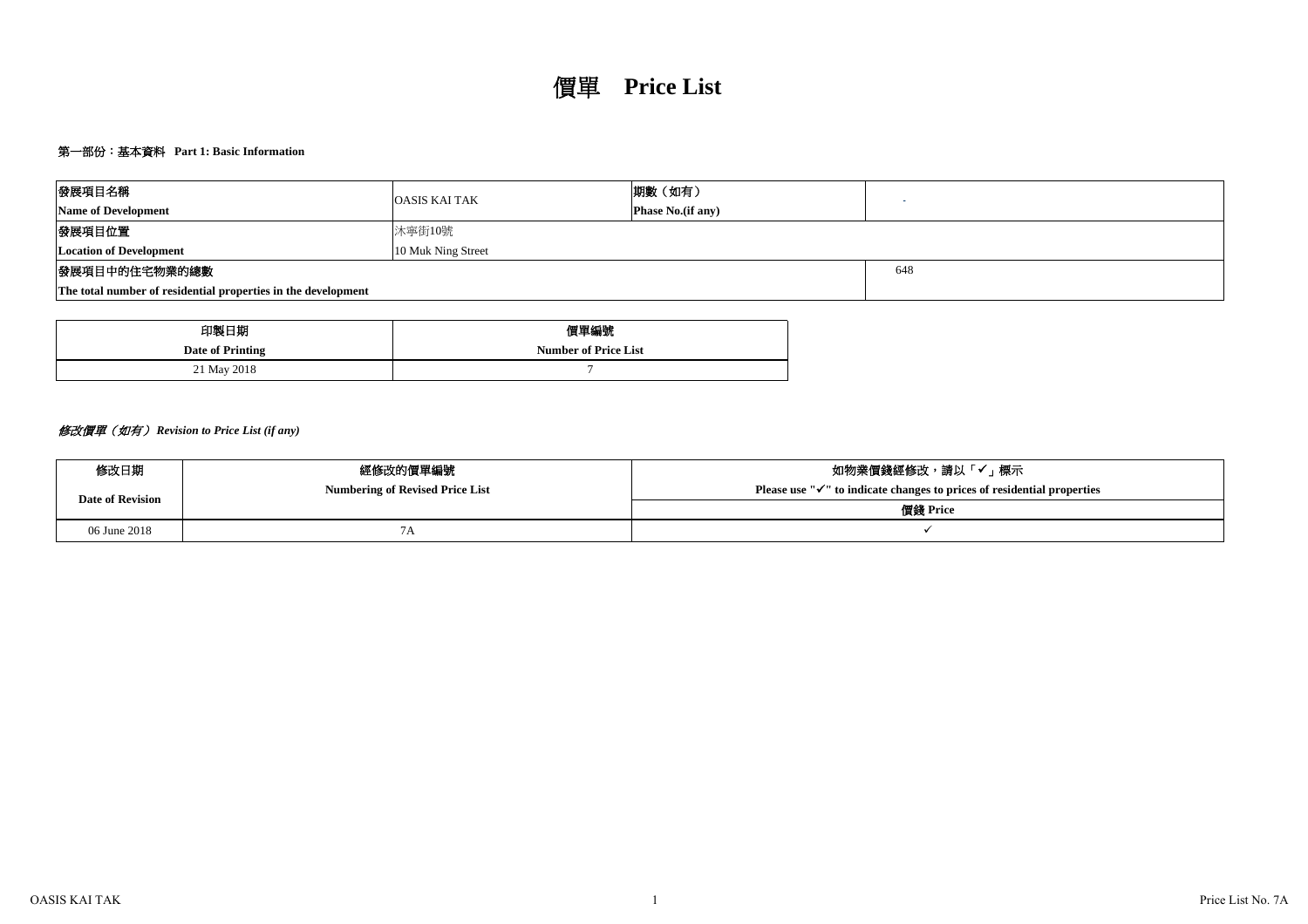**第二部份: 面積及售價資料**<br>Part 2: Information on Area and Price

| 物業的描述<br><b>Description of Residential</b> | <b>Property</b> |            | 實用面積<br>(包括露台,工作平台及陽台 (如有))<br>平方米(平方呎)                                      | 售價(元)                    | 實用面積<br>每平方米/呎售價<br>元,每平方米<br>(元,每平方呎)       |                                |                          |                          |                          | 平方米 (平方呎)<br>sq. metre (sq.ft.) | 其他指明項目的面積 (不計算入實用面積)<br>Area of other specified items (Not included in the Saleable Area) |                          |                  |                          |                          |
|--------------------------------------------|-----------------|------------|------------------------------------------------------------------------------|--------------------------|----------------------------------------------|--------------------------------|--------------------------|--------------------------|--------------------------|---------------------------------|-------------------------------------------------------------------------------------------|--------------------------|------------------|--------------------------|--------------------------|
|                                            |                 |            | <b>Saleable Area</b><br>(including balcony, utility platform and             | Price (\$)               | <b>Unit Rate of Saleable</b><br>Area         | 空調機房                           | 窗台                       | 関樓                       | 平台                       | 花園                              | 停車位                                                                                       | 天台                       | 梯屋               | 前庭                       | 庭院                       |
| 大廈名稱<br><b>Block Name</b>                  | 樓層<br>Floor     | 單位<br>Unit | verandah, if any)<br>sq. metre (sq.ft.)                                      |                          | \$ per sq. metre<br>\$per sq.ft.)            | Air-conditioning<br>plant room | Bay<br>window            | Cockloft                 | Flat roof                | Garden                          | Parking<br>space                                                                          | Roof                     | <b>Stairhood</b> | <b>Terrace</b>           | Yard                     |
|                                            | 33              | A#         | 74.041 (797)<br>露台 Balcony: 2.527 (27)<br>工作平台 Utility Platform: 0.000 (0)   | 29,849,000               | 403,142<br>(37, 452)                         | $\sim$                         | $\sim$                   | $\sim$                   | $\sim$                   | $\sim$                          | $\overline{\phantom{a}}$                                                                  | $\sim$                   | $\sim$           | $\overline{\phantom{a}}$ | $\sim$                   |
|                                            | 32              | A#         | 74.041 (797)<br>露台 Balcony: 2.527 (27)<br>工作平台 Utility Platform: 0.000 (0)   | 29,701,000               | 401,143<br>(37,266)                          | $\sim$                         | $\overline{\phantom{a}}$ | $\sim$                   | $\sim$                   | $\sim$                          | $\overline{\phantom{a}}$                                                                  | $\overline{\phantom{a}}$ | $\sim$           | $\overline{\phantom{a}}$ | $\sim$                   |
|                                            | 31              | A#         | 74.041 (797)<br>露台 Balcony: 2.527 (27)<br>工作平台 Utility Platform: 0.000 (0)   | 29,554,000               | 399,157<br>(37,082)                          | $\sim$                         | $\sim$                   | $\sim$                   | $\sim$                   | $\sim$                          | $\sim$                                                                                    | $\overline{\phantom{a}}$ | $\sim$           | $\overline{a}$           | $\overline{\phantom{a}}$ |
|                                            | 28              | A#         | 74.041 (797)<br>露台 Balcony: 2.527 (27)<br>工作平台 Utility Platform: 0.000 (0)   | 29,179,000               | 394,092<br>(36,611)                          | $\sim$ $\sim$                  | $\sim$                   | $\sim$                   | $\sim$                   | $\sim$                          | $\sim$                                                                                    | $\overline{\phantom{a}}$ | $\sim$           | $\overline{a}$           | $\sim$                   |
|                                            | 27              | A          | 74.041 (797)<br>露台 Balcony: 2.527 (27)<br>工作平台 Utility Platform: 0.000 (0)   | 28.812.000<br>30,396,000 | 389,136<br>(36, 151)<br>410,529<br>(38, 138) |                                | $\overline{\phantom{a}}$ | $\overline{\phantom{a}}$ | $\overline{\phantom{a}}$ | $\overline{\phantom{a}}$        | $\overline{\phantom{a}}$                                                                  | $\overline{\phantom{a}}$ | $\sim$           | $\overline{\phantom{a}}$ | $\sim$                   |
| Tower 1                                    | 26              | A          | 74.041 (797)<br>露台 Balcony: 2.527 (27)<br>工作平台 Utility Platform: 0.000 (0)   | 28,670,000               | 387,218<br>(35,972)                          | $\sim$                         | $\sim$                   | $\overline{\phantom{a}}$ | $\sim$                   | $\sim$                          | $\sim$                                                                                    | $\mathbf{u}$             | $\sim$           | $\sim$                   | $\sim$                   |
| 第1座                                        | 25              | A          | 74.041 (797)<br>露台 Balcony: 2.527 (27)<br>工作平台 Utility Platform: 0.000 (0)   | 28,527,000<br>30,082,000 | 385,287<br>(35,793)<br>406,288<br>(37,744)   |                                | $\overline{\phantom{a}}$ | $\sim$                   | $\overline{\phantom{a}}$ | $\sim$                          | $\sim$                                                                                    | $\overline{\phantom{a}}$ | ÷.               | $\sim$                   | $\sim$                   |
|                                            | 20              | A          | 74.041 (797)<br>露台 Balcony: 2.527 (27)<br>工作平台 Utility Platform : $0.000(0)$ | 27,963,000               | 377,669<br>(35,085)                          | $\sim$                         | $\overline{\phantom{a}}$ | $\sim$                   | $\sim$                   | $\sim$                          | $\sim$                                                                                    | $\overline{\phantom{a}}$ | $\sim$           | $\overline{a}$           | $\sim$                   |
|                                            | 19              | A          | 74.041 (797)<br>露台 Balcony: 2.527 (27)<br>工作平台 Utility Platform: 0.000 (0)   | 27,824,000               | 375,792<br>(34, 911)                         | $\sim$                         | $\overline{\phantom{a}}$ | $\sim$                   | $\overline{\phantom{a}}$ | $\sim$                          | $\overline{\phantom{a}}$                                                                  | $\overline{\phantom{a}}$ | $\sim$           | $\overline{\phantom{a}}$ | $\overline{\phantom{a}}$ |
|                                            | 18              | A          | 74.041 (797)<br>露台 Balcony: 2.527 (27)<br>工作平台 Utility Platform: 0.000 (0)   | 27,748,000<br>29,220,000 | 374,765<br>(34,816)<br>394,646<br>(36,662)   | $\sim$                         | $\sim$                   | $\sim$                   | $\sim$                   | $\sim$                          | $\sim$                                                                                    | $\mathbf{u}$             | $\sim$           | $\sim$                   | $\sim$                   |
|                                            | 12              | $A^*$      | 74.041 (797)<br>露台 Balcony: 2.527 (27)<br>工作平台 Utility Platform: 0.000 (0)   | 26,738,000               | 361,124<br>(33,548)                          | $\overline{a}$                 | $\sim$                   | $\sim$                   | $\overline{\phantom{a}}$ | $\overline{a}$                  | $\sim$                                                                                    | $\overline{\phantom{a}}$ | $\sim$           | $\sim$                   | $\sim$                   |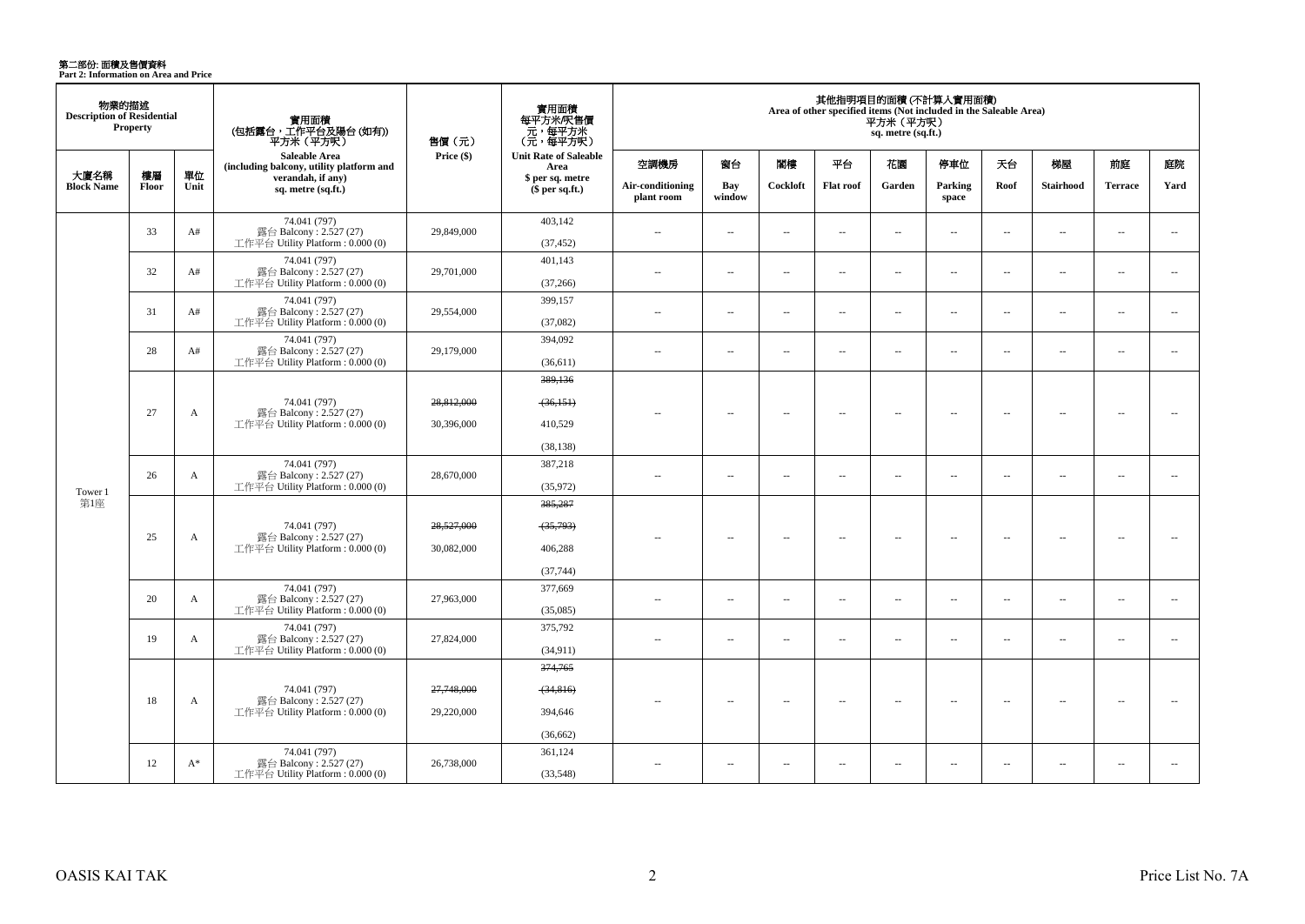| 物業的描述<br><b>Description of Residential</b> | <b>Property</b> |              | 實用面積                                                       | 售價(元)      | 實用面積<br>每平方米/呎售價<br>- 元,每平方米<br>(元,每平方呎) |                                |                          |          |                          | 平方米(平方呎)<br>sq. metre (sq.ft.) | 其他指明項目的面積 (不計算入實用面積)<br>Area of other specified items (Not included in the Saleable Area) |                          |                          |                          |        |
|--------------------------------------------|-----------------|--------------|------------------------------------------------------------|------------|------------------------------------------|--------------------------------|--------------------------|----------|--------------------------|--------------------------------|-------------------------------------------------------------------------------------------|--------------------------|--------------------------|--------------------------|--------|
|                                            |                 |              | Saleable Area<br>(including balcony, utility platform and  | Price (\$) | <b>Unit Rate of Saleable</b><br>Area     | 空調機房                           | 窗台                       | 関樓       | 平台                       | 花園                             | 停車位                                                                                       | 天台                       | 梯屋                       | 前庭                       | 庭院     |
| 大廈名稱<br><b>Block Name</b>                  | 樓層<br>Floor     | 單位<br>Unit   | verandah, if any)<br>sq. metre (sq.ft.)                    |            | \$ per sq. metre<br>$$$ per sq.ft.)      | Air-conditioning<br>plant room | Bay<br>window            | Cockloft | <b>Flat roof</b>         | Garden                         | Parking<br>space                                                                          | Roof                     | <b>Stairhood</b>         | <b>Terrace</b>           | Yard   |
|                                            |                 |              |                                                            |            | 359,328                                  |                                |                          |          |                          |                                |                                                                                           |                          |                          |                          |        |
|                                            |                 |              | 74.041 (797)                                               | 26,605,000 | (33, 381)                                |                                |                          |          |                          |                                |                                                                                           |                          |                          |                          |        |
|                                            | 11              | A            | 露台 Balcony: 2.527 (27)<br>工作平台 Utility Platform: 0.000 (0) | 27,979,000 | 377,885                                  |                                | $\overline{\phantom{a}}$ | $\sim$   | $\sim$                   | $\sim$                         | $\sim$                                                                                    | $\overline{\phantom{a}}$ | $\overline{\phantom{a}}$ | $\ddot{\phantom{a}}$     | $\sim$ |
|                                            |                 |              |                                                            |            | (35, 105)                                |                                |                          |          |                          |                                |                                                                                           |                          |                          |                          |        |
|                                            |                 |              | 74.041 (797)                                               |            | 357,545                                  |                                |                          |          |                          |                                |                                                                                           |                          |                          |                          |        |
|                                            | 10              | $\mathbf{A}$ | 露台 Balcony: 2.527 (27)<br>工作平台 Utility Platform: 0.000 (0) | 26,473,000 | (33,216)                                 | ÷.                             | $\overline{\phantom{a}}$ | $\sim$   | $\sim$                   | $\overline{\phantom{a}}$       | $\sim$                                                                                    | $\overline{\phantom{a}}$ | $\overline{\phantom{a}}$ | $\sim$                   | $\sim$ |
|                                            |                 |              |                                                            |            | 342,891                                  |                                |                          |          |                          |                                |                                                                                           |                          |                          |                          |        |
|                                            |                 |              | 74.041 (797)                                               | 25,388,000 | (31, 854)                                |                                |                          |          |                          |                                |                                                                                           |                          |                          |                          |        |
|                                            | 6               | A            | 露台 Balcony: 2.527 (27)<br>工作平台 Utility Platform: 0.000 (0) | 26,631,000 | 359,679                                  | $-$                            | $\overline{\phantom{a}}$ | $\sim$   | $\overline{\phantom{a}}$ | $\sim$                         | $\sim$                                                                                    | $\overline{\phantom{a}}$ | $\overline{\phantom{a}}$ | $\overline{\phantom{a}}$ | $\sim$ |
|                                            |                 |              |                                                            |            | (33, 414)                                |                                |                          |          |                          |                                |                                                                                           |                          |                          |                          |        |
|                                            |                 |              |                                                            |            | 336,881                                  |                                |                          |          |                          |                                |                                                                                           |                          |                          |                          |        |
|                                            |                 |              | 74.041 (797)                                               | 24,943,000 | $-31,296$                                |                                |                          |          |                          |                                |                                                                                           |                          |                          |                          |        |
|                                            | 5               | $A^*$        | 露台 Balcony: 2.527 (27)<br>工作平台 Utility Platform: 0.000 (0) | 26,076,000 | 352,183                                  |                                | μ.                       | ÷.       | μ.                       | --                             | $\sim$                                                                                    | $\overline{\phantom{a}}$ | Ξ.                       | $\ddot{\phantom{a}}$     |        |
|                                            |                 |              |                                                            |            | (32,718)                                 |                                |                          |          |                          |                                |                                                                                           |                          |                          |                          |        |
| Tower 1                                    | 32              | $\, {\bf B}$ | 64.871 (698)<br>露台 Balcony: 2.476 (27)                     | 23,484,000 | 362,011                                  | $\sim$                         | $\sim$                   | $\sim$   | $\sim$                   | $\overline{a}$                 | $\sim$                                                                                    | $\sim$                   | $\ddot{\phantom{a}}$     | $\ddot{\phantom{a}}$     | $\sim$ |
| 第1座                                        |                 |              | 工作平台 Utility Platform: 0.000 (0)                           |            | (33, 645)                                |                                |                          |          |                          |                                |                                                                                           |                          |                          |                          |        |
|                                            |                 |              |                                                            |            | 360,223                                  |                                |                          |          |                          |                                |                                                                                           |                          |                          |                          |        |
|                                            | 31              | $\, {\bf B}$ | 64.871 (698)<br>露台 Balcony: 2.476 (27)                     | 23,368,000 | (33, 479)                                |                                | $\overline{\phantom{a}}$ | $\sim$   | $\sim$                   | $\sim$                         | $\sim$                                                                                    | $\overline{\phantom{a}}$ | $\sim$                   | $\ddot{\phantom{a}}$     |        |
|                                            |                 |              | 工作平台 Utility Platform: 0.000 (0)                           | 24,426,000 | 376,532                                  |                                |                          |          |                          |                                |                                                                                           |                          |                          |                          |        |
|                                            |                 |              |                                                            |            | (34,994)                                 |                                |                          |          |                          |                                |                                                                                           |                          |                          |                          |        |
|                                            | 28              | $\, {\bf B}$ | 64.871 (698)<br>露台 Balcony: 2.476 (27)                     | 23,061,000 | 355,490                                  | $\ddot{\phantom{a}}$           | $\overline{\phantom{a}}$ | $\sim$   | μ.                       | $\overline{\phantom{a}}$       | $\overline{\phantom{a}}$                                                                  | $\overline{\phantom{a}}$ | $\overline{\phantom{a}}$ | $\ldots$                 | $\sim$ |
|                                            |                 |              | 工作平台 Utility Platform: 0.000 (0)                           |            | (33,039)                                 |                                |                          |          |                          |                                |                                                                                           |                          |                          |                          |        |
|                                            | 27              | $\, {\bf B}$ | 64.871 (698)<br>露台 Balcony: 2.476 (27)                     | 22,667,000 | 349,417                                  | 44                             | $\overline{\phantom{a}}$ | $\sim$   | $\overline{\phantom{a}}$ | $\overline{\phantom{a}}$       | $\sim$                                                                                    | $\sim$                   | $\overline{\phantom{a}}$ | $\overline{\phantom{a}}$ | $\sim$ |
|                                            |                 |              | 工作平台 Utility Platform: 0.000 (0)                           |            | (32, 474)                                |                                |                          |          |                          |                                |                                                                                           |                          |                          |                          |        |
|                                            | 26              | $B^*$        | 64.871 (698)<br>露台 Balcony: 2.476 (27)                     | 22,554,000 | 347,675                                  | ÷.                             | $\overline{\phantom{a}}$ | $\sim$   | $\sim$                   | $\overline{\phantom{a}}$       | $\sim$                                                                                    | $\overline{\phantom{a}}$ | $\overline{\phantom{a}}$ | $\sim$                   | $\sim$ |
|                                            |                 |              | 工作平台 Utility Platform: 0.000 (0)                           |            | (32, 312)<br>345,933                     |                                |                          |          |                          |                                |                                                                                           |                          |                          |                          |        |
|                                            |                 |              |                                                            |            |                                          |                                |                          |          |                          |                                |                                                                                           |                          |                          |                          |        |
|                                            | 25              | $\, {\bf B}$ | 64.871 (698)<br>露台 Balcony: 2.476 (27)                     | 22,441,000 | (32, 150)                                |                                | $\overline{\phantom{a}}$ | $\sim$   | $\sim$                   | $\overline{\phantom{a}}$       | $\sim$                                                                                    | $\overline{\phantom{a}}$ | $\overline{\phantom{a}}$ | $\sim$                   | $\sim$ |
|                                            |                 |              | 工作平台 Utility Platform : $0.000(0)$                         | 23,474,000 | 361,857                                  |                                |                          |          |                          |                                |                                                                                           |                          |                          |                          |        |
|                                            |                 |              |                                                            |            | (33, 630)                                |                                |                          |          |                          |                                |                                                                                           |                          |                          |                          |        |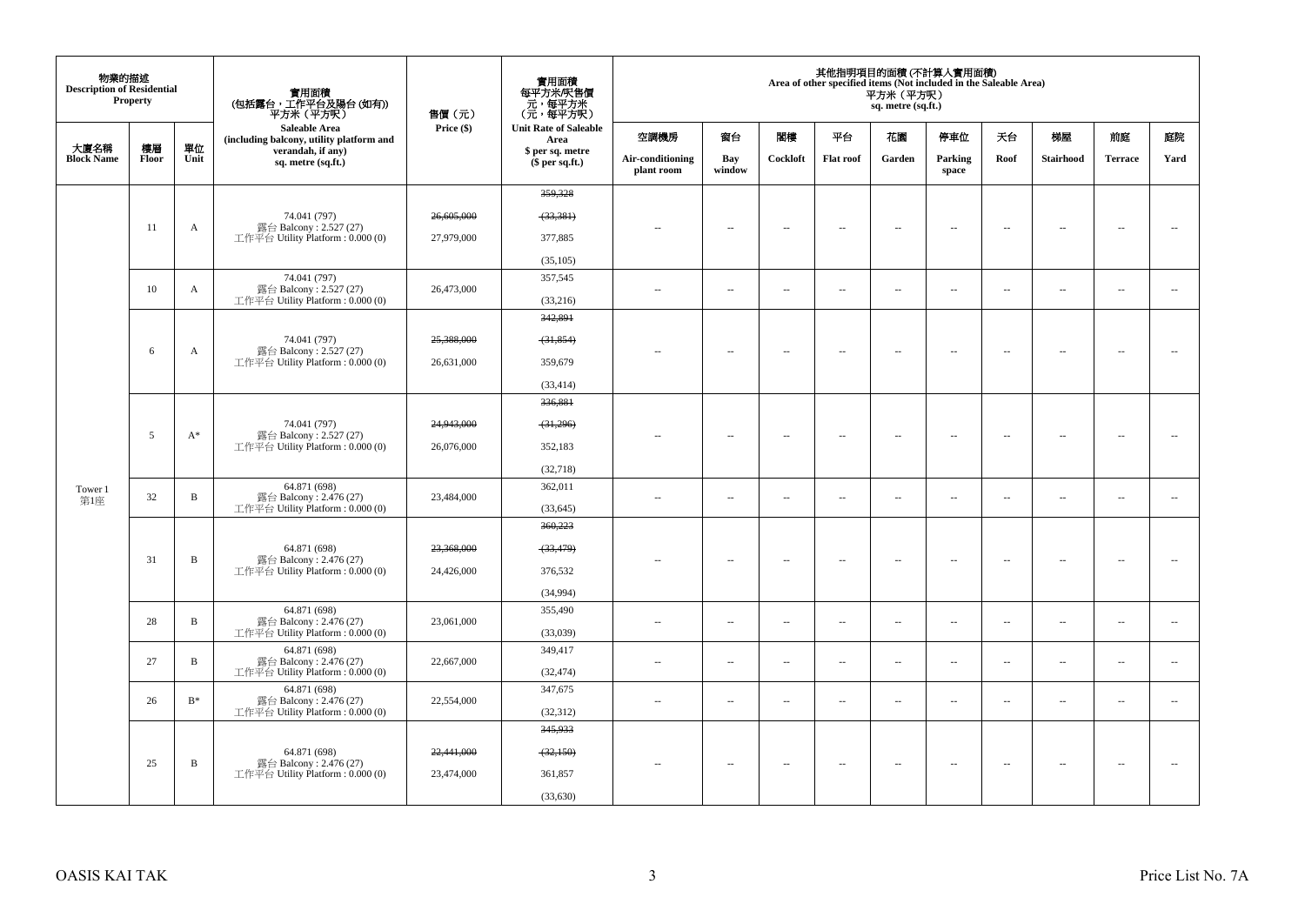| 物業的描述<br><b>Description of Residential</b> | <b>Property</b> |              | 實用面積<br>(包括露台,工作平台及陽台 (如有))<br>平方米(平方呎)                                      | 售價(元)      | 實用面積<br>每平方米/呎售價<br>元,每平方米<br>(元,每平方呎) |                                |                          |                          |                          | 平方米 (平方呎)<br>sq. metre (sq.ft.) | 其他指明項目的面積 (不計算入實用面積)<br>Area of other specified items (Not included in the Saleable Area) |                          |                          |                          |                          |
|--------------------------------------------|-----------------|--------------|------------------------------------------------------------------------------|------------|----------------------------------------|--------------------------------|--------------------------|--------------------------|--------------------------|---------------------------------|-------------------------------------------------------------------------------------------|--------------------------|--------------------------|--------------------------|--------------------------|
|                                            |                 |              | Saleable Area<br>(including balcony, utility platform and                    | Price (\$) | <b>Unit Rate of Saleable</b><br>Area   | 空調機房                           | 窗台                       | 関樓                       | 平台                       | 花園                              | 停車位                                                                                       | 天台                       | 梯屋                       | 前庭                       | 庭院                       |
| 大廈名稱<br><b>Block Name</b>                  | 樓層<br>Floor     | 單位<br>Unit   | verandah, if any)<br>sq. metre (sq.ft.)                                      |            | \$ per sq. metre<br>\$per sq.ft.)      | Air-conditioning<br>plant room | Bay<br>window            | Cockloft                 | <b>Flat roof</b>         | Garden                          | Parking<br>space                                                                          | Roof                     | <b>Stairhood</b>         | <b>Terrace</b>           | Yard                     |
|                                            | 20              | $\mathbf B$  | 64.871 (698)<br>露台 Balcony: 2.476 (27)<br>工作平台 Utility Platform: 0.000 (0)   | 21,998,000 | 339,104<br>(31,516)                    | $\sim$                         | $\sim$                   | $\sim$                   | $\sim$                   | $\overline{a}$                  | $\sim$                                                                                    | $\overline{\phantom{a}}$ | $\sim$                   | $\sim$                   | $\sim$                   |
|                                            | 19              | $\, {\bf B}$ | 64.871 (698)<br>露台 Balcony: 2.476 (27)<br>工作平台 Utility Platform : $0.000(0)$ | 21,889,000 | 337,424<br>(31,360)                    | ٠.                             | $\overline{\phantom{a}}$ | $\sim$                   | $\overline{\phantom{a}}$ | $\overline{\phantom{a}}$        | $\sim$                                                                                    | $\overline{\phantom{a}}$ | $\overline{\phantom{a}}$ | $\overline{\phantom{a}}$ | $\hspace{0.05cm} \ldots$ |
|                                            |                 |              |                                                                              |            | 336,344                                |                                |                          |                          |                          |                                 |                                                                                           |                          |                          |                          |                          |
|                                            |                 |              | 64.871 (698)                                                                 | 21,819,000 | (31,259)                               |                                |                          |                          |                          |                                 |                                                                                           |                          |                          |                          |                          |
|                                            | 18              | $\mathbf B$  | 露台 Balcony: 2.476 (27)<br>工作平台 Utility Platform : 0.000 (0)                  | 22,821,000 | 351,790                                |                                | $\overline{\phantom{a}}$ | $\overline{\phantom{a}}$ | $\overline{\phantom{a}}$ | $\overline{\phantom{a}}$        | $\sim$                                                                                    | $\overline{\phantom{a}}$ | $\overline{\phantom{a}}$ | $\sim$                   | $\sim$                   |
|                                            |                 |              |                                                                              |            | (32,695)                               |                                |                          |                          |                          |                                 |                                                                                           |                          |                          |                          |                          |
|                                            | 12              | $\mathbf B$  | 64.871 (698)<br>露台 Balcony: 2.476 (27)                                       | 21,244,000 | 327,481                                | ÷.                             | ш.                       |                          |                          |                                 |                                                                                           |                          | $\overline{\phantom{a}}$ |                          |                          |
|                                            |                 |              | 工作平台 Utility Platform : 0.000 (0)                                            |            | (30, 436)                              |                                |                          | $\overline{\phantom{a}}$ | $\overline{\phantom{a}}$ | $\overline{\phantom{a}}$        | $\overline{\phantom{a}}$                                                                  | $\overline{\phantom{a}}$ |                          | $\overline{\phantom{a}}$ | $\overline{\phantom{a}}$ |
|                                            | 11              | $\, {\bf B}$ | 64.871 (698)<br>露台 Balcony: 2.476 (27)                                       | 21,139,000 | 325,862                                | $\sim$                         | $\overline{\phantom{a}}$ | $\sim$                   | $\overline{\phantom{a}}$ | $\overline{\phantom{a}}$        | $\sim$                                                                                    | $\overline{\phantom{a}}$ | $\overline{\phantom{a}}$ | $\overline{\phantom{a}}$ | $\overline{\phantom{a}}$ |
|                                            |                 |              | 工作平台 Utility Platform : 0.000 (0)                                            |            | (30, 285)<br>324,213                   |                                |                          |                          |                          |                                 |                                                                                           |                          |                          |                          |                          |
|                                            |                 |              | 64.871 (698)                                                                 | 21,032,000 | (30, 132)                              |                                |                          |                          |                          |                                 |                                                                                           |                          |                          |                          |                          |
| Tower 1<br>第1座                             | 10              | $\, {\bf B}$ | 露台 Balcony: 2.476 (27)<br>工作平台 Utility Platform : 0.000 (0)                  | 21,941,000 | 338,225                                | $\overline{a}$                 | $\sim$                   | $\sim$                   | $\sim$                   | $\sim$                          | $\sim$                                                                                    | $\overline{\phantom{a}}$ | $\sim$                   | $\overline{\phantom{a}}$ | $\sim$                   |
|                                            |                 |              |                                                                              |            | (31, 434)                              |                                |                          |                          |                          |                                 |                                                                                           |                          |                          |                          |                          |
|                                            |                 |              | 64.871 (698)                                                                 |            | 316,243                                |                                |                          |                          |                          |                                 |                                                                                           |                          |                          |                          |                          |
|                                            | 6               | B            | 露台 Balcony: 2.476 (27)<br>工作平台 Utility Platform : 0.000 (0)                  | 20,515,000 | (29, 391)                              | $\overline{a}$                 | ш.                       | $\sim$                   | $\sim$                   | $\overline{\phantom{a}}$        | $\sim$                                                                                    | $\overline{\phantom{a}}$ | $\overline{\phantom{a}}$ | $\sim$                   | $\sim$                   |
|                                            | 5               | $B^*$        | 64.871 (698)<br>露台 Balcony: 2.476 (27)                                       | 20,074,000 | 309,445                                | $\sim$                         | $\overline{a}$           | $\sim$                   | $\sim$                   | $\overline{a}$                  | $\sim$                                                                                    | $\overline{\phantom{a}}$ | $\overline{\phantom{a}}$ | $\sim$                   | $\overline{\phantom{a}}$ |
|                                            |                 |              | 工作平台 Utility Platform: 0.000 (0)                                             |            | (28, 759)                              |                                |                          |                          |                          |                                 |                                                                                           |                          |                          |                          |                          |
|                                            | 33              | $\mathsf{C}$ | 27.358 (294)<br>露台 Balcony: 2.000 (22)                                       | 9,485,000  | 346,699                                | $\sim$                         | $\overline{\phantom{a}}$ | $\overline{\phantom{a}}$ | $\overline{\phantom{a}}$ | ш.                              | $\sim$                                                                                    | $\overline{\phantom{a}}$ | $\overline{\phantom{a}}$ | $\sim$                   | $\overline{\phantom{a}}$ |
|                                            |                 |              | 工作平台 Utility Platform : $0.000(0)$                                           |            | (32, 262)<br>345,603                   |                                |                          |                          |                          |                                 |                                                                                           |                          |                          |                          |                          |
|                                            |                 |              | 27.358 (294)                                                                 | 9,455,000  | (32,160)                               |                                |                          |                          |                          |                                 |                                                                                           |                          |                          |                          |                          |
|                                            | 32              | $\mathsf{C}$ | 露台 Balcony: 2.000 (22)<br>工作平台 Utility Platform : 0.000 (0)                  | 9,775,000  | 357,300                                |                                | $\sim$                   | $\sim$                   | $\sim$                   | $\sim$                          | $\sim$                                                                                    | $\sim$                   | $\sim$                   | <b>A</b>                 | $\sim$                   |
|                                            |                 |              |                                                                              |            | (33, 248)                              |                                |                          |                          |                          |                                 |                                                                                           |                          |                          |                          |                          |
|                                            |                 |              | 27.358 (294)                                                                 |            | 344,506                                |                                |                          |                          |                          |                                 |                                                                                           |                          |                          |                          |                          |
|                                            | 31              | $\mathbf C$  | 露台 Balcony: 2.000 (22)<br>工作平台 Utility Platform : 0.000 (0)                  | 9,425,000  | (32.058)                               | $\overline{a}$                 | $\sim$                   | $\sim$                   | $\sim$                   | $\sim$                          | $\sim$                                                                                    | $\sim$                   | $\sim$                   | $\sim$                   | $\sim$                   |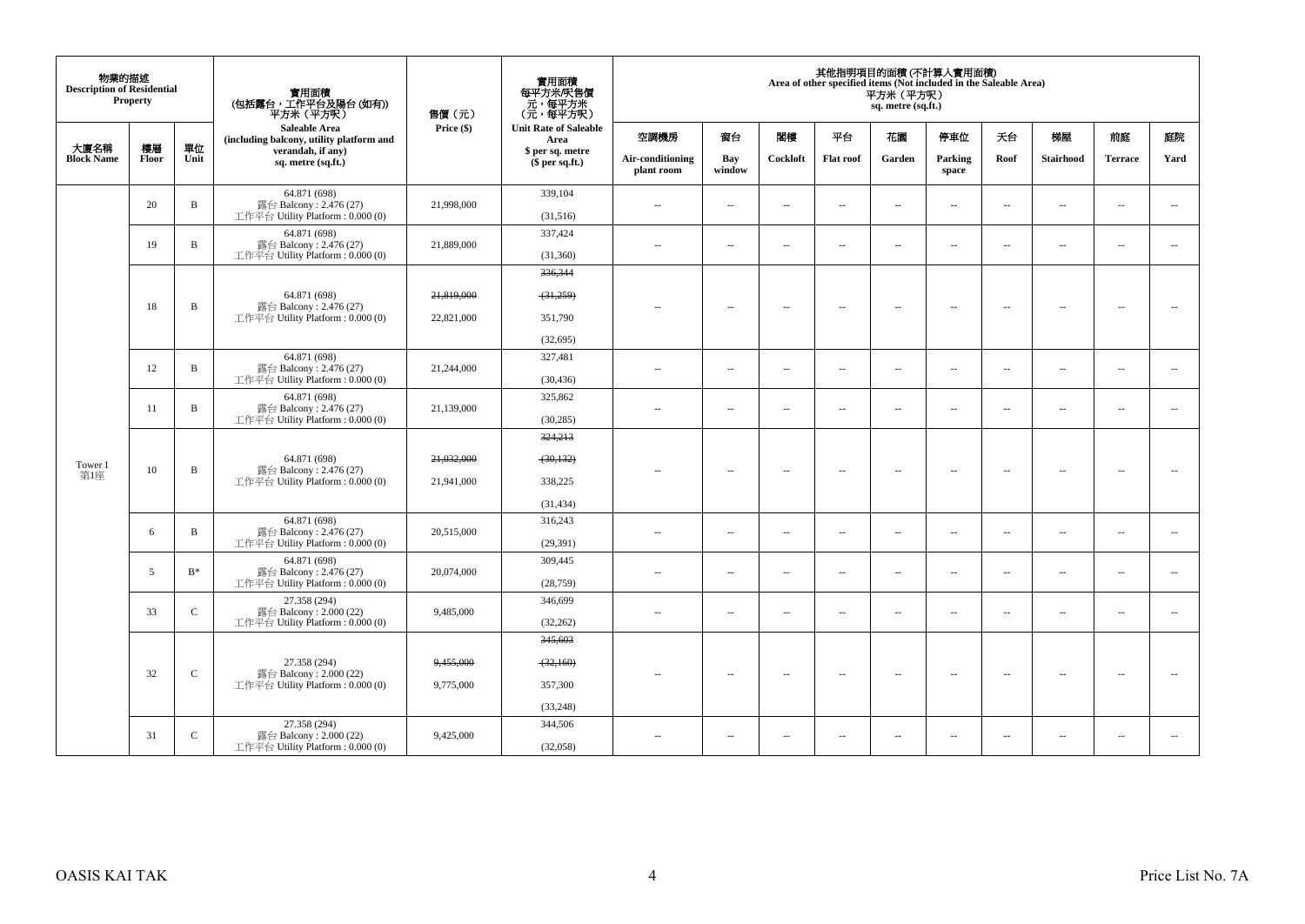| 物業的描述<br><b>Description of Residential</b> | Property    |              | 實用面積<br>(包括露台,工作平台及陽台 (如有))<br>平方米(平方呎)                          | 售價(元)      | 實用面積<br>每平方米/呎售價<br>、元, 每平方米<br>(元, 每平方呎) |                                |                          |                          |                          | 平方米 (平方呎)<br>sq. metre (sq.ft.) | 其他指明項目的面積 (不計算入實用面積)<br>Area of other specified items (Not included in the Saleable Area) |                          |                          |                          |                          |
|--------------------------------------------|-------------|--------------|------------------------------------------------------------------|------------|-------------------------------------------|--------------------------------|--------------------------|--------------------------|--------------------------|---------------------------------|-------------------------------------------------------------------------------------------|--------------------------|--------------------------|--------------------------|--------------------------|
|                                            |             |              | <b>Saleable Area</b><br>(including balcony, utility platform and | Price (\$) | <b>Unit Rate of Saleable</b><br>Area      | 空調機房                           | 窗台                       | 閣樓                       | 平台                       | 花園                              | 停車位                                                                                       | 天台                       | 梯屋                       | 前庭                       | 庭院                       |
| 大廈名稱<br><b>Block Name</b>                  | 樓層<br>Floor | 單位<br>Unit   | verandah, if any)<br>sq. metre (sq.ft.)                          |            | \$ per sq. metre<br>$$$ per sq.ft.)       | Air-conditioning<br>plant room | Bay<br>window            | Cockloft                 | <b>Flat roof</b>         | Garden                          | Parking<br>space                                                                          | Roof                     | <b>Stairhood</b>         | <b>Terrace</b>           | Yard                     |
|                                            |             |              |                                                                  |            | 343,921                                   |                                |                          |                          |                          |                                 |                                                                                           |                          |                          |                          |                          |
|                                            |             |              | 27.358 (294)                                                     | 9,409,000  | (32,003)                                  |                                |                          |                          |                          |                                 |                                                                                           |                          |                          |                          |                          |
|                                            | 28          | $\mathsf{C}$ | 露台 Balcony: 2.000 (22)<br>工作平台 Utility Platform: 0.000 (0)       | 9,724,000  | 355,435                                   | ٠.                             | $\sim$                   | $\sim$                   | $\sim$                   | $\sim$                          | $\sim$                                                                                    | $\sim$                   | $\sim$                   | $\sim$                   | $\sim$                   |
|                                            |             |              |                                                                  |            | (33,075)                                  |                                |                          |                          |                          |                                 |                                                                                           |                          |                          |                          |                          |
|                                            | 27          | $\mathbf C$  | 27.358 (294)<br>露台 Balcony: 2.000 (22)                           | 9,334,000  | 341,180                                   | $\sim$ $-$                     | $\ldots$                 | $\sim$                   | $\ldots$                 | $\ldots$                        | $\sim$                                                                                    | $\overline{\phantom{a}}$ | $\overline{\phantom{a}}$ | $\overline{\phantom{a}}$ | $\overline{\phantom{a}}$ |
|                                            |             |              | 工作平台 Utility Platform: 0.000 (0)                                 |            | (31,748)                                  |                                |                          |                          |                          |                                 |                                                                                           |                          |                          |                          |                          |
|                                            | 26          | $\mathbf{C}$ | 27.358 (294)<br>露台 Balcony: 2.000 (22)                           | 9,305,000  | 340,120                                   | $\sim$                         | $\ldots$                 | $\sim$                   | $\sim$                   | $\ldots$                        | $\sim$                                                                                    | $\overline{\phantom{a}}$ | $\overline{\phantom{a}}$ | $\sim$                   | $\overline{\phantom{a}}$ |
|                                            |             |              | 工作平台 Utility Platform : $0.000(0)$                               |            | (31,650)                                  |                                |                          |                          |                          |                                 |                                                                                           |                          |                          |                          |                          |
|                                            | 20          | $\mathsf{C}$ | 27.358 (294)<br>露台 Balcony: 2.000 (22)                           | 9,246,000  | 337,963                                   | $-$                            | $\overline{\phantom{a}}$ | $\overline{\phantom{a}}$ | $\overline{\phantom{a}}$ | $\overline{\phantom{a}}$        | $\overline{\phantom{a}}$                                                                  | $\overline{\phantom{a}}$ | $\overline{\phantom{a}}$ | $\overline{\phantom{a}}$ | $\sim$                   |
|                                            |             |              | 工作平台 Utility Platform : $0.000(0)$<br>27.358 (294)               |            | (31, 449)<br>337,561                      |                                |                          |                          |                          |                                 |                                                                                           |                          |                          |                          |                          |
|                                            | 19          | $\mathbf C$  | 露台 Balcony: 2.000 (22)<br>工作平台 Utility Platform : $0.000(0)$     | 9,235,000  |                                           | $\sim$                         | ÷.                       | $\ddot{\phantom{a}}$     | $\sim$                   | Ξ.                              | $\sim$                                                                                    | $\overline{\phantom{a}}$ | $\overline{\phantom{a}}$ | $\overline{\phantom{a}}$ | $\overline{\phantom{a}}$ |
|                                            |             |              |                                                                  |            | (31, 412)<br>337,452                      |                                |                          |                          |                          |                                 |                                                                                           |                          |                          |                          |                          |
|                                            |             |              | 27.358 (294)                                                     | 9,232,000  | (31, 401)                                 |                                |                          |                          |                          |                                 |                                                                                           |                          |                          |                          |                          |
|                                            | 18          | $\mathbf C$  | 露台 Balcony: 2.000 (22)<br>工作平台 Utility Platform : $0.000(0)$     | 9,534,000  | 348,490                                   |                                | $\overline{\phantom{a}}$ | $\sim$                   | $\overline{a}$           | $\ldots$                        | $\sim$                                                                                    | $\overline{\phantom{a}}$ | $\overline{\phantom{a}}$ | $\sim$                   | $\overline{\phantom{a}}$ |
| Tower 1<br>第1座                             |             |              |                                                                  |            | (32, 429)                                 |                                |                          |                          |                          |                                 |                                                                                           |                          |                          |                          |                          |
|                                            |             |              | 27.358 (294)                                                     |            | 333,796                                   |                                |                          |                          |                          |                                 |                                                                                           |                          |                          |                          |                          |
|                                            | 12          | $\mathsf{C}$ | 露台 Balcony: 2.000 (22)<br>工作平台 Utility Platform : 0.000 (0)      | 9,132,000  | (31,061)                                  | $\sim$ $-$                     | $\sim$                   | $\sim$                   | $\overline{\phantom{a}}$ | ш.                              | $\overline{\phantom{a}}$                                                                  | $\overline{\phantom{a}}$ | $\overline{\phantom{a}}$ | $\bar{a}$                | $\overline{\phantom{a}}$ |
|                                            |             |              | 27.358 (294)                                                     |            | 333,723                                   |                                |                          |                          |                          |                                 |                                                                                           |                          |                          |                          |                          |
|                                            | 11          | $\mathsf{C}$ | 露台 Balcony: 2.000 (22)<br>工作平台 Utility Platform: 0.000 (0)       | 9,130,000  | (31,054)                                  | $\sim$                         | $\overline{\phantom{a}}$ | $\sim$                   | $\sim$                   | $\overline{\phantom{a}}$        | $\sim$                                                                                    | $\overline{\phantom{a}}$ | $\overline{\phantom{a}}$ | $\sim$                   | $\overline{\phantom{a}}$ |
|                                            |             |              |                                                                  |            | 333,248                                   |                                |                          |                          |                          |                                 |                                                                                           |                          |                          |                          |                          |
|                                            |             |              | 27.358 (294)                                                     | 9,117,000  | $-31,010$                                 |                                |                          |                          |                          |                                 |                                                                                           |                          |                          |                          |                          |
|                                            | 10          | $\mathbf C$  | 露台 Balcony: 2.000 (22)<br>工作平台 Utility Platform : $0.000(0)$     | 9,392,000  | 343,300                                   |                                | $\overline{a}$           | $\sim$                   | $\sim$                   | $\sim$                          | $\sim$                                                                                    | $\sim$                   | $\sim$                   |                          |                          |
|                                            |             |              |                                                                  |            | (31,946)                                  |                                |                          |                          |                          |                                 |                                                                                           |                          |                          |                          |                          |
|                                            |             |              |                                                                  |            | 328,679                                   |                                |                          |                          |                          |                                 |                                                                                           |                          |                          |                          |                          |
|                                            | 6           | $\mathsf{C}$ | 27.358 (294)<br>露台 Balcony: 2.000 (22)                           | 8,992,000  | (30, 585)                                 | $\sim$                         | $\sim$                   | $\sim$                   | $\overline{\phantom{a}}$ | $\overline{\phantom{a}}$        | $\sim$                                                                                    | $\sim$                   | $\overline{\phantom{a}}$ | $\overline{\phantom{a}}$ | $\sim$                   |
|                                            |             |              | 工作平台 Utility Platform : $0.000(0)$                               | 9,232,000  | 337,452                                   |                                |                          |                          |                          |                                 |                                                                                           |                          |                          |                          |                          |
|                                            |             |              |                                                                  |            | (31, 401)                                 |                                |                          |                          |                          |                                 |                                                                                           |                          |                          |                          |                          |
|                                            | 5           | $\mathbf{C}$ | 27.358 (294)<br>露台 Balcony: $2.000(22)$                          | 8,885,000  | 324,768                                   | $-$                            | $\overline{\phantom{a}}$ | $\sim$                   | $\sim$                   | $\overline{a}$                  | $\sim$                                                                                    | $\overline{\phantom{a}}$ | $\overline{\phantom{a}}$ | $\sim$                   |                          |
|                                            |             |              | 工作平台 Utility Platform: 0.000 (0)                                 |            | (30,221)                                  |                                |                          |                          |                          |                                 |                                                                                           |                          |                          |                          |                          |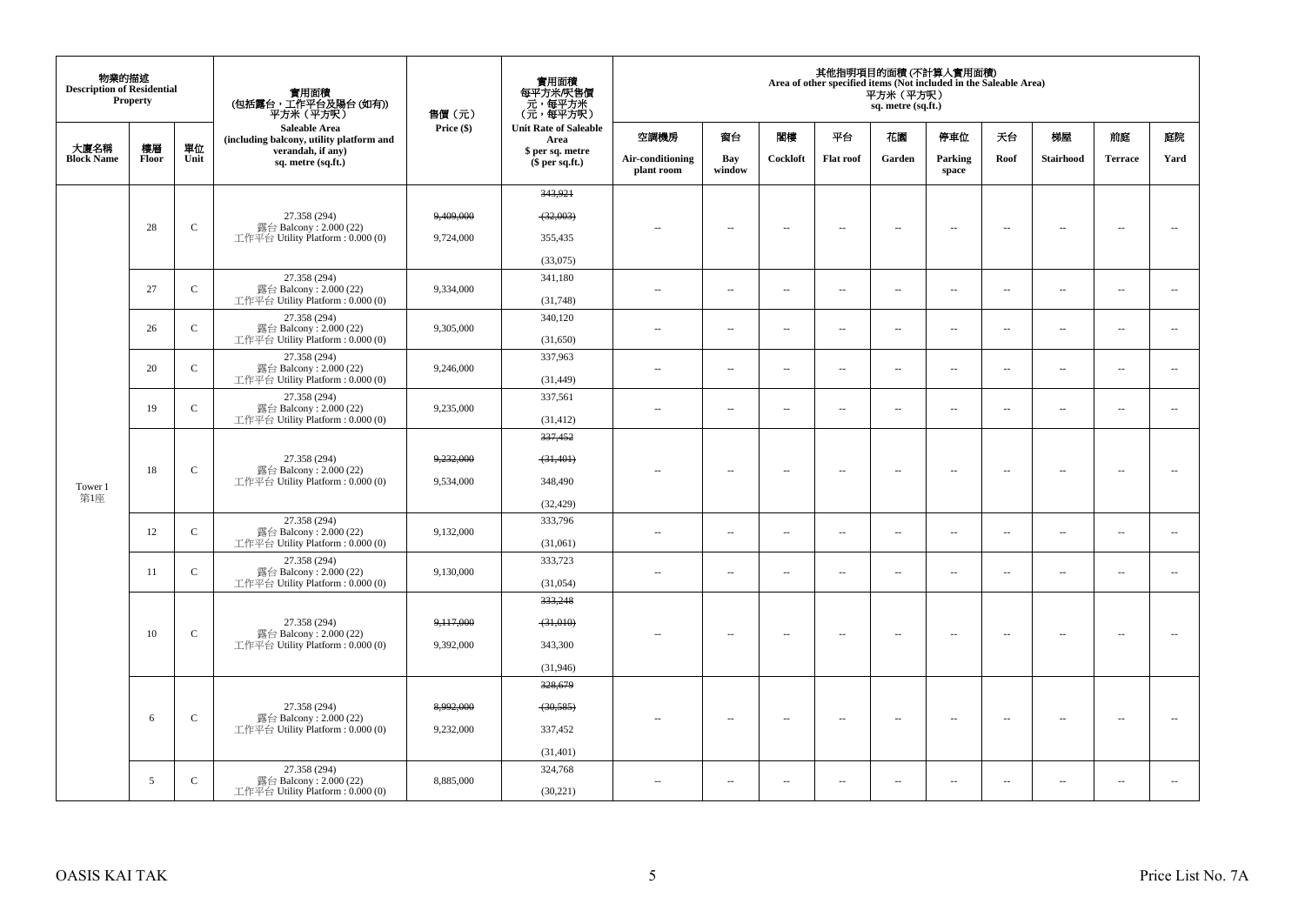| 物業的描述<br><b>Description of Residential</b> | <b>Property</b> |             | 實用面積<br>(包括露台,工作平台及陽台 (如有))<br>平方米(平方呎)                                     | 售價(元)      | 實用面積<br>每平方米/呎售價<br>元,每平方米<br>(元,每平方呎) |                                |                          |                          |                          | 平方米(平方呎)<br>sq. metre (sq.ft.) | 其他指明項目的面積 (不計算入實用面積)<br>Area of other specified items (Not included in the Saleable Area) |                          |                          |                          |                          |
|--------------------------------------------|-----------------|-------------|-----------------------------------------------------------------------------|------------|----------------------------------------|--------------------------------|--------------------------|--------------------------|--------------------------|--------------------------------|-------------------------------------------------------------------------------------------|--------------------------|--------------------------|--------------------------|--------------------------|
|                                            |                 |             | Saleable Area<br>(including balcony, utility platform and                   | Price (\$) | <b>Unit Rate of Saleable</b><br>Area   | 空調機房                           | 窗台                       | 閣樓                       | 平台                       | 花園                             | 停車位                                                                                       | 天台                       | 梯屋                       | 前庭                       | 庭院                       |
| 大廈名稱<br><b>Block Name</b>                  | 樓層<br>Floor     | 單位<br>Unit  | verandah, if any)<br>sq. metre (sq.ft.)                                     |            | \$ per sq. metre<br>\$per sq.ft.)      | Air-conditioning<br>plant room | Bay<br>window            | Cockloft                 | <b>Flat roof</b>         | Garden                         | Parking<br>space                                                                          | Roof                     | <b>Stairhood</b>         | <b>Terrace</b>           | Yard                     |
|                                            | 33              | $\mathbf D$ | 45.137 (486)<br>露台 Balcony: 2.000 (22)<br>工作平台 Utility Platform : 0.000 (0) | 15,262,000 | 338,126<br>(31, 403)                   | $\overline{a}$                 | $\overline{\phantom{a}}$ | $\sim$                   | $\sim$                   | $\overline{\phantom{a}}$       | $\sim$                                                                                    | $\overline{\phantom{a}}$ | $\overline{\phantom{a}}$ | $\sim$                   | $\sim$                   |
|                                            |                 |             |                                                                             |            | 336,775                                |                                |                          |                          |                          |                                |                                                                                           |                          |                          |                          |                          |
|                                            | 32              | $\mathbf D$ | 45.137 (486)                                                                | 15,201,000 | (31, 278)                              |                                |                          | $\sim$                   |                          | $\overline{a}$                 |                                                                                           | $\overline{\phantom{a}}$ |                          |                          | $\sim$                   |
|                                            |                 |             | 露台 Balcony: 2.000 (22)<br>工作平台 Utility Platform: 0.000 (0)                  | 15,913,000 | 352,549                                | $\sim$                         | $\sim$                   |                          | $\sim$                   |                                | $\sim$                                                                                    |                          | $\sim$                   | $\sim$                   |                          |
|                                            |                 |             |                                                                             |            | (32,743)                               |                                |                          |                          |                          |                                |                                                                                           |                          |                          |                          |                          |
|                                            | 31              | D           | 45.137 (486)<br>露台 Balcony: 2.000 (22)                                      | 15,141,000 | 335,445                                | $\sim$ $\sim$                  | μ.                       | $\sim$                   |                          |                                | $\sim$                                                                                    | $\overline{\phantom{a}}$ | $\overline{\phantom{a}}$ | $\overline{\phantom{a}}$ | $\overline{\phantom{a}}$ |
|                                            |                 |             | 工作平台 Utility Platform : $0.000(0)$                                          |            | (31, 154)                              |                                |                          |                          | $\overline{\phantom{a}}$ | $\overline{\phantom{a}}$       |                                                                                           |                          |                          |                          |                          |
|                                            |                 |             |                                                                             |            | 332,477                                |                                |                          |                          |                          |                                |                                                                                           |                          |                          |                          |                          |
|                                            |                 |             | 45.137 (486)                                                                | 15,007,000 | (30, 879)                              |                                |                          |                          |                          |                                |                                                                                           |                          |                          |                          |                          |
|                                            | 28              | $\mathbf D$ | 露台 Balcony: 2.000 (22)<br>工作平台 Utility Platform: 0.000 (0)                  | 15,707,000 | 347,985                                | $\sim$                         | $\overline{a}$           | $\overline{\phantom{a}}$ | $\sim$                   | $\sim$                         | $\sim$                                                                                    | $\sim$                   | $\overline{\phantom{a}}$ | <b>A</b>                 | $\sim$                   |
|                                            |                 |             |                                                                             |            | (32, 319)                              |                                |                          |                          |                          |                                |                                                                                           |                          |                          |                          |                          |
|                                            |                 |             | 45.137 (486)                                                                |            | 329,109                                |                                |                          |                          |                          |                                |                                                                                           |                          |                          |                          |                          |
| Tower 1                                    | 27              | $D^*$       | 露台 Balcony: 2.000 (22)<br>工作平台 Utility Platform : 0.000 (0)                 | 14,855,000 | (30, 566)                              | $\sim$                         | $\overline{a}$           | $\sim$                   | $\sim$                   | $\overline{a}$                 | $\sim$                                                                                    | $\overline{\phantom{a}}$ | $\overline{\phantom{a}}$ | $\sim$                   | $\overline{\phantom{a}}$ |
| 第1座                                        | 26              | $D^*$       | 45.137 (486)<br>露台 Balcony: 2.000 (22)                                      | 14,795,000 | 327,780                                | $\sim$                         | $\overline{\phantom{a}}$ | $\overline{\phantom{a}}$ | $\overline{\phantom{a}}$ | $\overline{\phantom{a}}$       | $\sim$                                                                                    | $\overline{\phantom{a}}$ | $\overline{\phantom{a}}$ | $\overline{\phantom{a}}$ | $\overline{\phantom{a}}$ |
|                                            |                 |             | 工作平台 Utility Platform : $0.000(0)$                                          |            | (30, 442)                              |                                |                          |                          |                          |                                |                                                                                           |                          |                          |                          |                          |
|                                            | 20              | D           | 45.137 (486)<br>露台 Balcony: 2.000 (22)                                      | 14,600,000 | 323,460                                | $\overline{a}$                 | $\overline{\phantom{a}}$ | $\sim$                   | $\sim$                   | $\overline{\phantom{a}}$       | $\sim$                                                                                    | $\overline{\phantom{a}}$ | $\overline{\phantom{a}}$ | $\sim$                   | $\sim$                   |
|                                            |                 |             | 工作平台 Utility Platform: 0.000 (0)                                            |            | (30,041)                               |                                |                          |                          |                          |                                |                                                                                           |                          |                          |                          |                          |
|                                            | 19              | D           | 45.137 (486)<br>露台 Balcony: 2.000 (22)                                      | 14,565,000 | 322,684                                | $\sim$                         | $\overline{\phantom{a}}$ | $\overline{\phantom{a}}$ | $\overline{\phantom{a}}$ | $\overline{\phantom{a}}$       | $\overline{\phantom{a}}$                                                                  | $\overline{\phantom{a}}$ | $\overline{\phantom{a}}$ | $\overline{\phantom{a}}$ | $\overline{\phantom{a}}$ |
|                                            |                 |             | 工作平台 Utility Platform : 0.000 (0)                                           |            | (29,969)                               |                                |                          |                          |                          |                                |                                                                                           |                          |                          |                          |                          |
|                                            |                 |             |                                                                             |            | 321.997                                |                                |                          |                          |                          |                                |                                                                                           |                          |                          |                          |                          |
|                                            | 18              | $\mathbf D$ | 45.137 (486)<br>露台 Balcony: 2.000 (22)                                      | 14,534,000 | (29, 905)                              |                                | --                       | $\sim$                   | $\sim$                   | $\overline{\phantom{a}}$       | $\sim$                                                                                    | $\sim$                   | $\overline{\phantom{a}}$ | $\overline{\phantom{a}}$ | $\sim$                   |
|                                            |                 |             | 工作平台 Utility Platform : $0.000(0)$                                          | 15,208,000 | 336,930                                |                                |                          |                          |                          |                                |                                                                                           |                          |                          |                          |                          |
|                                            |                 |             |                                                                             |            | (31,292)                               |                                |                          |                          |                          |                                |                                                                                           |                          |                          |                          |                          |
|                                            | 12              | $D^*$       | 45.137 (486)<br>露台 Balcony: 2.000 (22)                                      | 14,365,000 | 318,253                                | $\sim$                         | $\overline{\phantom{a}}$ | $\sim$                   | $\sim$                   | $\overline{\phantom{a}}$       | $\sim$                                                                                    | $\overline{\phantom{a}}$ | $\overline{\phantom{a}}$ | $\sim$                   | $\overline{\phantom{a}}$ |
|                                            |                 |             | 工作平台 Utility Platform : $0.000(0)$                                          |            | (29, 558)                              |                                |                          |                          |                          |                                |                                                                                           |                          |                          |                          |                          |
|                                            | 11              | D           | 45.137 (486)<br>露台 Balcony: 2.000 (22)                                      | 14.334,000 | 317,567                                | $\overline{a}$                 | $\sim$                   | $\sim$                   | $\sim$                   | $\sim$                         | $\sim$                                                                                    | $\sim$                   | $\sim$                   | $\sim$                   | $\sim$                   |
|                                            |                 |             | 工作平台 Utility Platform: 0.000 (0)                                            |            | (29.494)                               |                                |                          |                          |                          |                                |                                                                                           |                          |                          |                          |                          |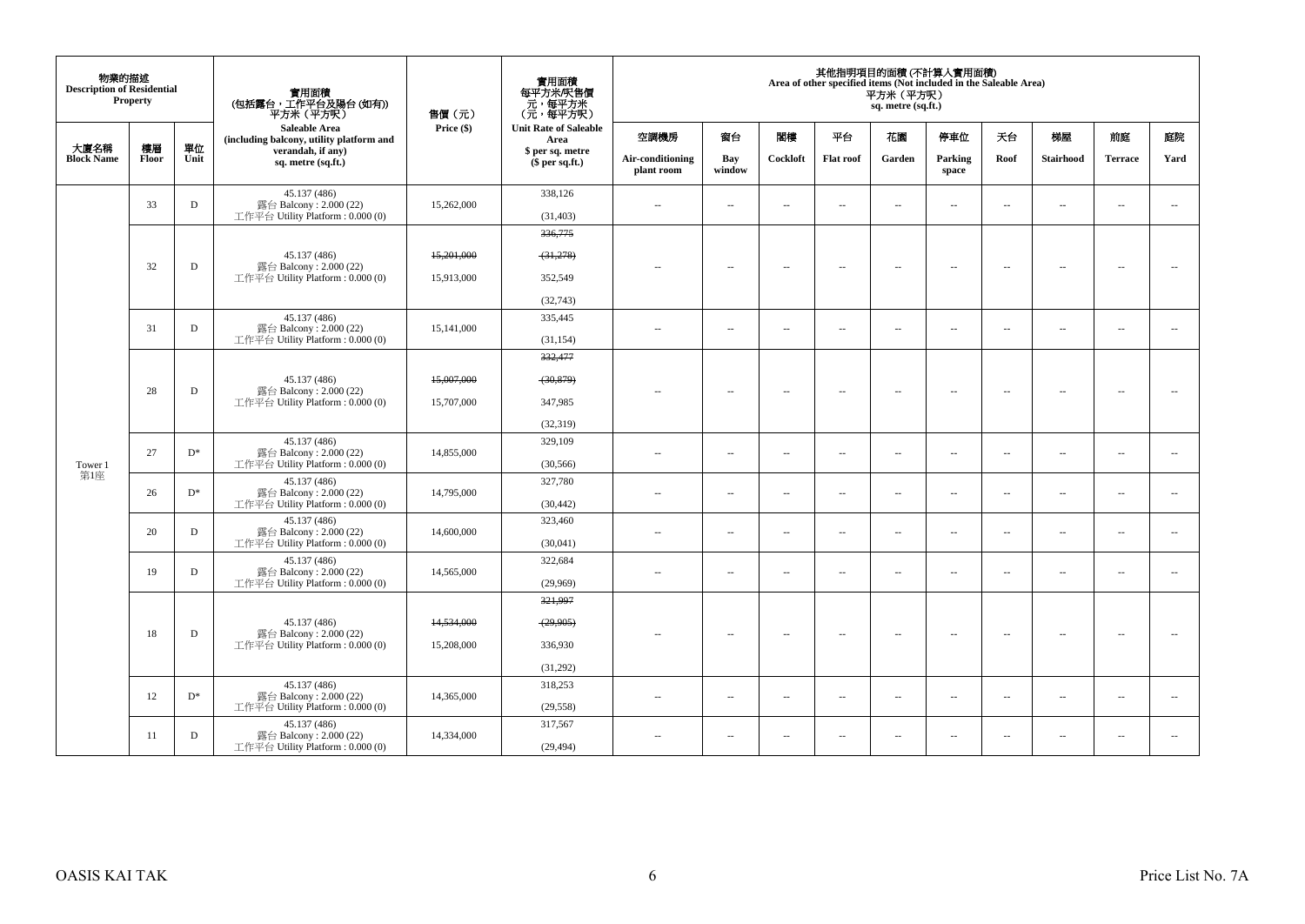| 物業的描述<br><b>Description of Residential</b> | <b>Property</b> |             | 實用面積<br>(包括露台,工作平台及陽台 (如有))<br>平方米(平方呎)                      | 售價(元)      | 實用面積<br>每平方米/呎售價<br>一元,每平方米<br>(元,每平方米) |                                |                          |                          |                          | 平方米 (平方呎)<br>sq. metre (sq.ft.) | 其他指明項目的面積 (不計算入實用面積)<br>Area of other specified items (Not included in the Saleable Area) |                          |                          |                          |                          |
|--------------------------------------------|-----------------|-------------|--------------------------------------------------------------|------------|-----------------------------------------|--------------------------------|--------------------------|--------------------------|--------------------------|---------------------------------|-------------------------------------------------------------------------------------------|--------------------------|--------------------------|--------------------------|--------------------------|
|                                            |                 |             | Saleable Area<br>(including balcony, utility platform and    | Price (\$) | <b>Unit Rate of Saleable</b><br>Area    | 空調機房                           | 窗台                       | 関樓                       | 平台                       | 花園                              | 停車位                                                                                       | 天台                       | 梯屋                       | 前庭                       | 庭院                       |
| 大廈名稱<br><b>Block Name</b>                  | 樓層<br>Floor     | 單位<br>Unit  | verandah, if any)<br>sq. metre (sq.ft.)                      |            | \$ per sq. metre<br>(\$ per sq.ft.)     | Air-conditioning<br>plant room | Bay<br>window            | Cockloft                 | <b>Flat roof</b>         | Garden                          | Parking<br>space                                                                          | Roof                     | <b>Stairhood</b>         | <b>Terrace</b>           | Yard                     |
|                                            |                 |             |                                                              |            | 316,835                                 |                                |                          |                          |                          |                                 |                                                                                           |                          |                          |                          |                          |
|                                            | 10              | D           | 45.137 (486)<br>露台 Balcony: 2.000 (22)                       | 14,301,000 | (29, 426)                               |                                | $\overline{\phantom{a}}$ | $\sim$                   | $\overline{\phantom{a}}$ | $\sim$                          | $\overline{\phantom{a}}$                                                                  | $\overline{\phantom{a}}$ | $\overline{\phantom{a}}$ | $\sim$                   | $\sim$                   |
|                                            |                 |             | 工作平台 Utility Platform: 0.000 (0)                             | 14,956,000 | 331,347                                 |                                |                          |                          |                          |                                 |                                                                                           |                          |                          |                          |                          |
|                                            |                 |             |                                                              |            | (30, 774)                               |                                |                          |                          |                          |                                 |                                                                                           |                          |                          |                          |                          |
|                                            |                 |             |                                                              |            | 312,161                                 |                                |                          |                          |                          |                                 |                                                                                           |                          |                          |                          |                          |
|                                            | 6               | D           | 45.137 (486)<br>露台 Balcony : 2.000 (22)                      | 14,090,000 | (28,992)                                |                                | $\sim$                   | $\overline{\phantom{a}}$ | $\sim$                   | $\sim$                          | $\overline{\phantom{a}}$                                                                  | $\sim$                   | $\sim$                   | $\sim$                   |                          |
|                                            |                 |             | 工作平台 Utility Platform : $0.000(0)$                           | 14,689,000 | 325,431                                 |                                |                          |                          |                          |                                 |                                                                                           |                          |                          |                          |                          |
|                                            |                 |             |                                                              |            | (30, 224)                               |                                |                          |                          |                          |                                 |                                                                                           |                          |                          |                          |                          |
|                                            | 5               | $D^*$       | 45.137 (486)<br>露台 Balcony: 2.000 (22)                       | 13,872,000 | 307,331                                 | $\overline{\phantom{m}}$       | $\overline{\phantom{a}}$ | $\overline{\phantom{a}}$ | $\overline{\phantom{a}}$ | $\sim$                          | $\sim$                                                                                    | $\sim$                   | $\overline{\phantom{a}}$ | $\sim$                   | $\sim$                   |
| Tower 1<br>第1座                             |                 |             | 工作平台 Utility Platform: 0.000 (0)                             |            | (28, 543)                               |                                |                          |                          |                          |                                 |                                                                                           |                          |                          |                          |                          |
|                                            | 33              | $\mathbf E$ | 33.455 (360)<br>露台 Balcony: 2.000 (22)                       | 11,762,000 | 351,577                                 | ۰.                             | $\overline{\phantom{a}}$ | $\sim$                   | $\sim$                   | $\sim$                          | $\sim$                                                                                    | $\overline{\phantom{a}}$ | $\overline{\phantom{a}}$ | $\sim$                   | $\sim$                   |
|                                            |                 |             | 工作平台 Utility Platform: 0.000 (0)                             |            | (32, 672)                               |                                |                          |                          |                          |                                 |                                                                                           |                          |                          |                          |                          |
|                                            |                 |             |                                                              |            | 350,620                                 |                                |                          |                          |                          |                                 |                                                                                           |                          |                          |                          |                          |
|                                            | 28              | $\mathbf E$ | 33.455 (360)<br>露台 Balcony: 2.000 (22)                       | 11,730,000 | (32, 583)                               |                                | $\overline{\phantom{a}}$ | ٠.                       | $\sim$                   | $\overline{\phantom{a}}$        | 4                                                                                         | $\overline{\phantom{a}}$ | $\overline{\phantom{a}}$ | $\ddotsc$                | $\sim$                   |
|                                            |                 |             | 工作平台 Utility Platform : 0.000 (0)                            | 12,428,000 | 371,484                                 |                                |                          |                          |                          |                                 |                                                                                           |                          |                          |                          |                          |
|                                            |                 |             |                                                              |            | (34, 522)                               |                                |                          |                          |                          |                                 |                                                                                           |                          |                          |                          |                          |
|                                            | 18              | $\mathbf E$ | 33.455 (360)<br>露台 Balcony: 2.000 (22)                       | 11,514,000 | 344,164                                 | ٠.                             | $\sim$                   | $\overline{\phantom{a}}$ | $\overline{\phantom{a}}$ | $\sim$                          | $\overline{\phantom{a}}$                                                                  | $\overline{\phantom{a}}$ | $\overline{\phantom{a}}$ | $\overline{\phantom{a}}$ | $\overline{\phantom{a}}$ |
|                                            |                 |             | 工作平台 Utility Platform: 0.000 (0)                             |            | (31,983)                                |                                |                          |                          |                          |                                 |                                                                                           |                          |                          |                          |                          |
|                                            | 8               | E           | 33.455 (360)<br>露台 Balcony: 2.000 (22)                       | 11,443,000 | 342,042                                 | ٠.                             | $\overline{\phantom{a}}$ | $\sim$                   | $\overline{\phantom{a}}$ | $\overline{\phantom{a}}$        | $\sim$                                                                                    | $\sim$                   | $\overline{\phantom{a}}$ | $\overline{\phantom{a}}$ | $\sim$                   |
|                                            |                 |             | 工作平台 Utility Platform: 0.000 (0)<br>45.873 (494)             |            | (31,786)<br>374,905                     |                                |                          |                          |                          |                                 |                                                                                           |                          |                          |                          |                          |
|                                            | 33              | $A^*$       | 露台 Balcony: 2.000 (22)<br>工作平台 Utility Platform: 0.000 (0)   | 17,198,000 | (34, 814)                               | ٠.                             | $\overline{\phantom{a}}$ | $\overline{\phantom{a}}$ | $\overline{\phantom{a}}$ | $\overline{\phantom{a}}$        | $\overline{\phantom{a}}$                                                                  | $\sim$                   | $\overline{\phantom{a}}$ | $\overline{\phantom{a}}$ | $\sim$                   |
|                                            |                 |             |                                                              |            | 369,106                                 |                                |                          |                          |                          |                                 |                                                                                           |                          |                          |                          |                          |
|                                            |                 |             | 45.873 (494)                                                 | 16,932,000 | (34,275)                                |                                |                          |                          |                          |                                 |                                                                                           |                          |                          |                          |                          |
|                                            | 28              | A           | 露台 Balcony: 2.000 (22)<br>工作平台 Utility Platform : $0.000(0)$ | 18,132,000 | 395,265                                 |                                | $\overline{\phantom{a}}$ | $\sim$                   | $\overline{\phantom{a}}$ | $\sim$                          | $\sim$                                                                                    | $\sim$                   | $\overline{\phantom{a}}$ | $\sim$                   | $\sim$                   |
| Tower 2<br>第2座                             |                 |             |                                                              |            | (36,704)                                |                                |                          |                          |                          |                                 |                                                                                           |                          |                          |                          |                          |
|                                            |                 |             | 45.873 (494)                                                 |            | 359,144                                 |                                |                          |                          |                          |                                 |                                                                                           |                          |                          |                          |                          |
|                                            | 18              | A           | 露台 Balcony: 2.000 (22)<br>工作平台 Utility Platform: 0.000 (0)   | 16,475,000 | (33,350)                                | $\sim$                         | $\overline{\phantom{a}}$ | $\sim$                   | $\sim$                   | $\overline{\phantom{a}}$        | $\sim$                                                                                    | $\sim$                   | $\overline{\phantom{a}}$ | $\sim$                   | $\sim$                   |
|                                            |                 |             | 50.763 (546)                                                 |            | 393,791                                 |                                |                          |                          |                          |                                 |                                                                                           |                          |                          |                          |                          |
|                                            | 33              | $B^*$       | 露台 Balcony: 2.000 (22)<br>工作平台 Utility Platform: 0.000 (0)   | 19,990,000 | (36,612)                                | $\sim$                         | $\sim$                   | $\sim$                   | $\sim$                   | $\sim$                          | $\sim$                                                                                    | $\sim$                   | $\sim$                   | $\sim$                   | $\sim$                   |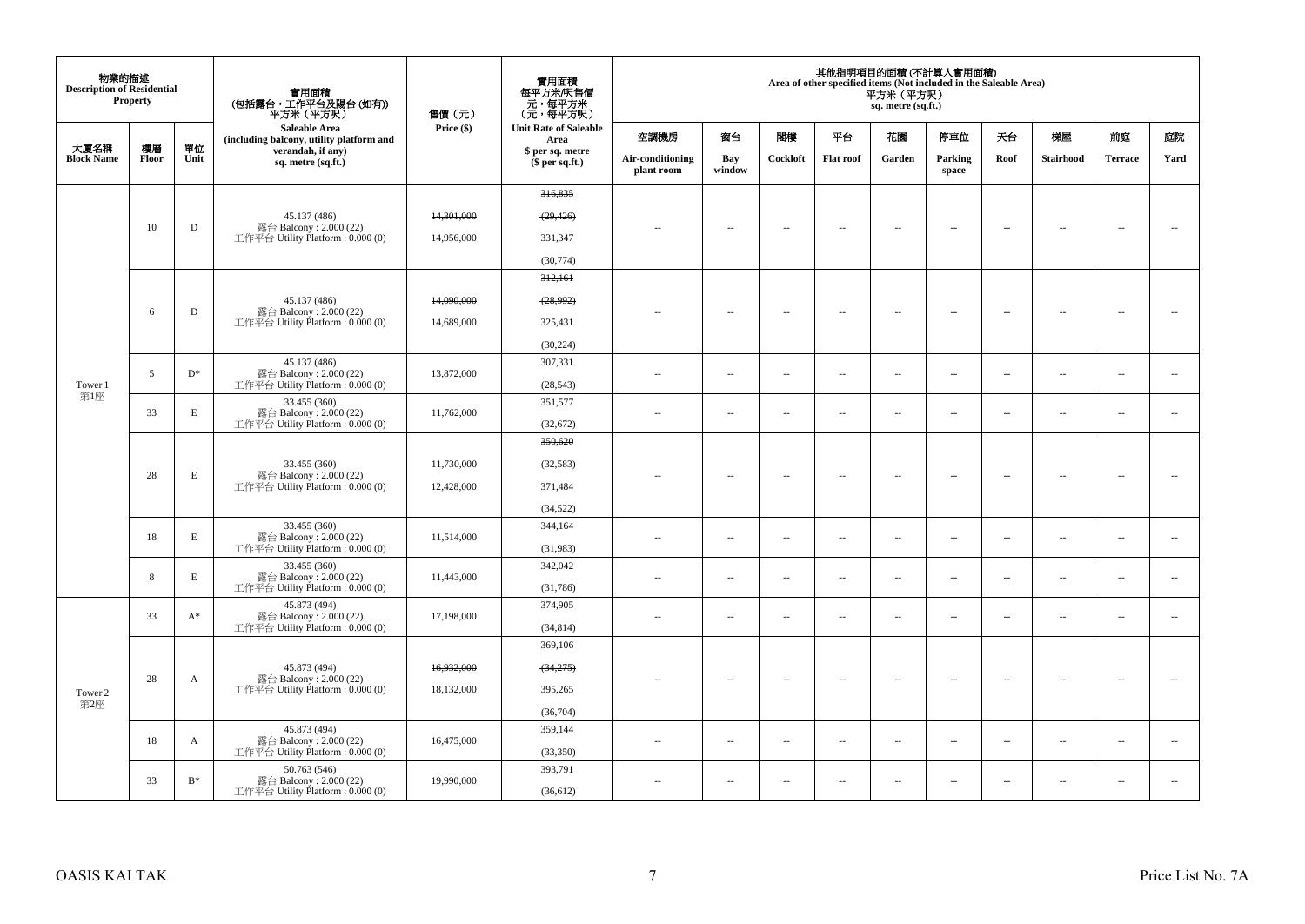| 物業的描述<br><b>Description of Residential</b> | <b>Property</b> |                 | 實用面積                                                       | 售價(元)      | 實用面積<br>每平方米/呎售價<br>- 元, 每平方米<br>(元, 每平方呎) |                                |                          |                          |                          | 平方米 (平方呎)<br>sq. metre (sq.ft.) | 其他指明項目的面積(不計算入實用面積)<br>Area of other specified items (Not included in the Saleable Area) |                          |                          |                          |                          |
|--------------------------------------------|-----------------|-----------------|------------------------------------------------------------|------------|--------------------------------------------|--------------------------------|--------------------------|--------------------------|--------------------------|---------------------------------|------------------------------------------------------------------------------------------|--------------------------|--------------------------|--------------------------|--------------------------|
|                                            |                 |                 | Saleable Area<br>(including balcony, utility platform and  | Price (\$) | <b>Unit Rate of Saleable</b><br>Area       | 空調機房                           | 窗台                       | 閣樓                       | 平台                       | 花園                              | 停車位                                                                                      | 天台                       | 梯屋                       | 前庭                       | 庭院                       |
| 大廈名稱<br><b>Block Name</b>                  | 樓層<br>Floor     | 單位<br>Unit      | verandah, if any)<br>sq. metre (sq.ft.)                    |            | \$ per sq. metre<br>$$$ per sq.ft.)        | Air-conditioning<br>plant room | Bay<br>window            | Cockloft                 | <b>Flat roof</b>         | Garden                          | Parking<br>space                                                                         | Roof                     | <b>Stairhood</b>         | <b>Terrace</b>           | Yard                     |
|                                            |                 |                 |                                                            |            | 423,931                                    |                                |                          |                          |                          |                                 |                                                                                          |                          |                          |                          |                          |
|                                            |                 |                 | 50.763 (546)                                               | 21,520,000 | (39, 414)                                  |                                |                          |                          |                          |                                 |                                                                                          |                          |                          |                          |                          |
|                                            | 28              | $\, {\bf B}$    | 露台 Balcony: 2.000 (22)<br>工作平台 Utility Platform: 0.000 (0) | 22,257,000 | 438,449                                    |                                | $\sim$                   | $\sim$                   | $\sim$                   | $\overline{\phantom{a}}$        | $\sim$                                                                                   | $\overline{\phantom{a}}$ | $\sim$                   | $\sim$                   | $\sim$                   |
|                                            |                 |                 |                                                            |            | (40, 764)                                  |                                |                          |                          |                          |                                 |                                                                                          |                          |                          |                          |                          |
|                                            | 18              | $\, {\bf B}$    | 50.763 (546)<br>露台 Balcony: 2.000 (22)                     | 18,919,000 | 372,693                                    |                                |                          |                          |                          |                                 |                                                                                          |                          |                          |                          |                          |
|                                            |                 |                 | 工作平台 Utility Platform: 0.000 (0)                           |            | (34,650)                                   | ٠.                             | $\ldots$                 | $\overline{\phantom{a}}$ | $\ldots$                 | $\ldots$                        | $\sim$                                                                                   | $\overline{\phantom{a}}$ | $\overline{\phantom{a}}$ | $\overline{\phantom{a}}$ | $\overline{\phantom{a}}$ |
|                                            |                 |                 |                                                            |            | 332,792                                    |                                |                          |                          |                          |                                 |                                                                                          |                          |                          |                          |                          |
|                                            | 33              | $\mathbf D$     | 51.768 (557)<br>露台 Balcony: 2.000 (22)                     | 17,228,000 | (30, 930)                                  |                                | $\overline{\phantom{a}}$ | $\overline{\phantom{a}}$ | $\sim$                   | $\overline{\phantom{a}}$        | $\sim$                                                                                   | $\overline{\phantom{a}}$ | $\overline{\phantom{a}}$ | $\sim$                   | $\sim$                   |
|                                            |                 |                 | 工作平台 Utility Platform : $0.000(0)$                         | 18,154,000 | 350,680                                    |                                |                          |                          |                          |                                 |                                                                                          |                          |                          |                          |                          |
|                                            |                 |                 |                                                            |            | (32, 592)                                  |                                |                          |                          |                          |                                 |                                                                                          |                          |                          |                          |                          |
|                                            | 31              | $D^*$           | 51.768 (557)<br>露台 Balcony: 2.000 (22)                     | 17,091,000 | 330,146                                    | $\sim$ $-$                     | --                       | $\overline{\phantom{a}}$ | $\overline{\phantom{a}}$ | $\overline{\phantom{a}}$        | $\overline{\phantom{a}}$                                                                 | $\overline{\phantom{a}}$ | $\overline{\phantom{a}}$ | $\overline{\phantom{a}}$ | $\overline{\phantom{a}}$ |
|                                            |                 |                 | 工作平台 Utility Platform : 0.000 (0)                          |            | (30, 684)                                  |                                |                          |                          |                          |                                 |                                                                                          |                          |                          |                          |                          |
|                                            |                 |                 |                                                            |            | 328,253                                    |                                |                          |                          |                          |                                 |                                                                                          |                          |                          |                          |                          |
|                                            | 28              | $D^*$           | 51.768 (557)<br>露台 Balcony: 2.000 (22)                     | 16,993,000 | (30,508)                                   |                                | Ξ.                       | $\sim$                   | $\sim$                   | μ.                              | $\sim$                                                                                   | $\sim$                   | $\overline{\phantom{a}}$ |                          | $\sim$                   |
| Tower 2<br>第2座                             |                 |                 | 工作平台 Utility Platform: 0.000 (0)                           | 17,904,000 | 345,851                                    |                                |                          |                          |                          |                                 |                                                                                          |                          |                          |                          |                          |
|                                            |                 |                 |                                                            |            | (32, 144)                                  |                                |                          |                          |                          |                                 |                                                                                          |                          |                          |                          |                          |
|                                            | 25              | $\mathbf{D}^*$  | 51.768 (557)<br>露台 Balcony: 2.000 (22)                     | 16,649,000 | 321,608                                    | ٠.                             | $\overline{\phantom{a}}$ | $\sim$                   | $\sim$                   | $\overline{\phantom{a}}$        | $\sim$                                                                                   | $\overline{\phantom{a}}$ | $\overline{\phantom{a}}$ | $\sim$                   | $\sim$                   |
|                                            |                 |                 | 工作平台 Utility Platform: 0.000 (0)                           |            | (29,890)                                   |                                |                          |                          |                          |                                 |                                                                                          |                          |                          |                          |                          |
|                                            | 18              | $\mathbf D$     | 51.768 (557)<br>露台 Balcony: 2.000 (22)                     | 16,514,000 | 319,000                                    | $\sim$                         | $\overline{\phantom{a}}$ | $\sim$                   | $\overline{\phantom{a}}$ | $\overline{\phantom{a}}$        | $\sim$                                                                                   | $\overline{\phantom{a}}$ | $\overline{\phantom{a}}$ | $\overline{\phantom{a}}$ | $\sim$                   |
|                                            |                 |                 | 工作平台 Utility Platform: 0.000 (0)                           |            | (29, 648)                                  |                                |                          |                          |                          |                                 |                                                                                          |                          |                          |                          |                          |
|                                            |                 |                 |                                                            |            | 327,613                                    |                                |                          |                          |                          |                                 |                                                                                          |                          |                          |                          |                          |
|                                            | 33              | E               | 41.894 (451)<br>露台 Balcony: 2.000 (22)                     | 13,725,000 | (30, 432)                                  | $\overline{a}$                 | $\overline{\phantom{a}}$ | $\sim$                   | $\overline{\phantom{a}}$ | $\overline{\phantom{a}}$        | $\sim$                                                                                   | $\overline{\phantom{a}}$ | $\overline{\phantom{a}}$ | $\overline{\phantom{a}}$ | $\sim$                   |
|                                            |                 |                 | 工作平台 Utility Platform : 0.000 (0)                          | 14,481,000 | 345,658                                    |                                |                          |                          |                          |                                 |                                                                                          |                          |                          |                          |                          |
|                                            |                 |                 |                                                            |            | (32,109)                                   |                                |                          |                          |                          |                                 |                                                                                          |                          |                          |                          |                          |
|                                            | 32              | $\mathcal{E}^*$ | 41.894(451)<br>露台 Balcony: 2.000 (22)                      | 13,677,000 | 326,467                                    | $\sim$                         | $\sim$                   | $\sim$                   | $\sim$                   | $\overline{a}$                  | $\sim$                                                                                   | $\ddotsc$                | $\sim$                   | $\sim$                   | $\sim$                   |
|                                            |                 |                 | 工作平台 Utility Platform: 0.000 (0)                           |            | (30, 326)                                  |                                |                          |                          |                          |                                 |                                                                                          |                          |                          |                          |                          |
|                                            | 23              | $\mathcal{E}^*$ | 41.894 (451)<br>露台 Balcony: 2.000 (22)                     | 13,153,000 | 313,959                                    | $\sim$ $-$                     | $\overline{\phantom{a}}$ | $\sim$                   | $\overline{\phantom{a}}$ | $\overline{\phantom{a}}$        | $\sim$                                                                                   | $\overline{\phantom{a}}$ | $\overline{\phantom{a}}$ | $\overline{\phantom{a}}$ | $\overline{\phantom{a}}$ |
|                                            |                 |                 | 工作平台 Utility Platform : 0.000 (0)                          |            | (29, 164)                                  |                                |                          |                          |                          |                                 |                                                                                          |                          |                          |                          |                          |
|                                            | 10              | $\mathbf E$     | 41.894 (451)<br>露台 Balcony: 2.000 (22)                     | 12.833,000 | 306,321                                    | $\sim$                         | $\overline{\phantom{a}}$ | $\overline{\phantom{a}}$ | $\overline{\phantom{a}}$ | $\overline{a}$                  | $\sim$                                                                                   | $\overline{\phantom{a}}$ | $\overline{\phantom{a}}$ | $\sim$                   | $\sim$                   |
|                                            |                 |                 | 工作平台 Utility Platform : $0.000(0)$                         |            | (28, 455)                                  |                                |                          |                          |                          |                                 |                                                                                          |                          |                          |                          |                          |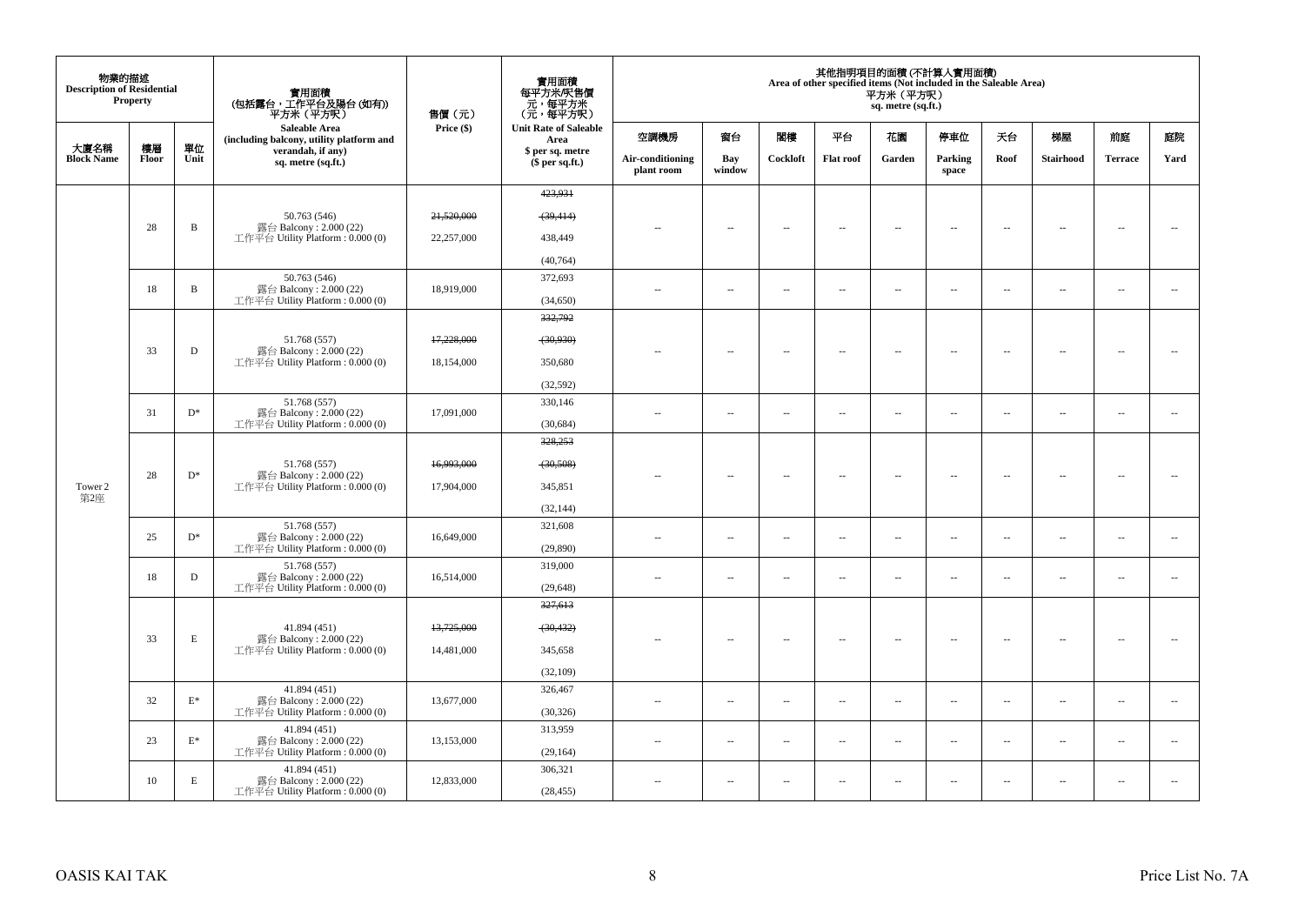#### 第三部份:其他資料 **Part 3: Other Information**

- (1) 準買家應參閱發展項目的售樓說明書,以了解該項目的資料。 Prospective purchasers are advised to refer to the sales brochure for the development for information on the development.
- (2) 根據《一手住宅物業銷售條例》第52(1)條及第53(2)及(3)條, According to sections 52(1) and 53(2) and (3) of the Residential Properties (First-hand Sales) Ordinance, –

在某人就指明住宅物業與擁有人訂立臨時買賣合約時,該人須向擁有人支付售價的5%的臨時訂金。 A preliminary deposit of 5% of the purchase price is payable by a person to the owner on entering into a preliminary agreement for sale and purchase in respect of the specified residential property with the owner.

#### 第52(1)條 / Section 52(1)

如某人於某日期訂立臨時買賣合約時,但沒有於該日期後的5 個工作日内,就有關住宅物業簽立買賣合約,則 – (i) 該臨時合約即告終止;(ii) 有關的臨時訂金即予沒收;及 (iii) 擁有人不得就該人沒有簽立買賣合約而針對該人提出進一步申索。 If a person does not execute an agreement for sale and purchase in respect of the residential property within 5 working days after the date on which the person enters into the preliminary agreement for sale and purchase-(i) the preliminary agreement is terminated;(ii) the preliminary deposit is forfeited; and (iii) the owner does not have any further claim against the person for the failure.

#### 第53(2)條 / Section 53(2)

#### 第53(3)條 / Section 53(3)

#### 支付條款 **Terms of Payment**

如某人於某日期訂立臨時買賣合約,並於該日期後的5 個工作日內,就有關住宅物業簽立買賣合約,則擁有人必須在該日期後的 8 個工作日內,簽立該買賣合約。 If a person executes an agreement for sale and purchase in respect of the residential property within 5 working days after the date on which the person enters into the preliminary agreement for sale and purchase, the owner that date.

- **(A) 120** 天現金優惠付款計劃 **120-day Cash Payment Plan (**照售價減**4%) (4% discount from the Price)**
- (1) 買方須於簽署臨時買賣合約(「臨時合約」)時繳付相等於成交金額5%作為臨時訂金。買方須於簽署臨時合約後5個工作日內簽署正式買賣合約(「正式合約」)。 The Purchaser(s) shall pay the preliminary deposit equivalent to 5% of the transaction price upon signing of the preliminary Agreement for Sale and Purchase ("PASP"). The formal Agreement for Sale & Purchase ("ASP") shall signing of the PASP.
- (2) 成交金額 95%即成交金額之餘款於買方簽署臨時合約後 120 天內由買方繳付或於完成交易時付清,以較早者為準。 95% of the transaction price being balance of the transaction price shall be paid by the Purchaser(s) within 120 days after signing of the PASP or upon completion, whichever is the earlier.
- **(A1) 120** 天二按貸款付款計劃 **120-day Second Mortgage Loan Payment Plan (**照售價減**3%) (3% discount from the Price) (**只適用於購買本價單上設 **" \* "** 的指明住宅物業的買方 **Only applicable to a purchaser who purchases the specified residential property(ies) marked with a " \* " in this price list.)**
- (1) 買方須於簽署臨時買賣合約(「臨時合約」)時繳付相等於成交金額5%作為臨時訂金。買方須於簽署臨時合約後5個工作日內簽署正式買賣合約(「正式合約」)。 The Purchaser(s) shall pay the preliminary deposit equivalent to 5% of the transaction price upon signing of the preliminary Agreement for Sale and Purchase ("PASP"). The formal Agreement for Sale & Purchase ("ASP") shall signing of the PASP.
- (2) 成交金額 95%即成交金額之餘款於買方簽署臨時合約後 120 天內由買方繳付或於完成交易時付清,以較早者為準。 95% of the transaction price being balance of the transaction price shall be paid by the Purchaser(s) within 120 days after signing of the PASP or upon completion, whichever is the earlier.

買方於簽署臨時買賣合約時須繳付相等於成交金額 5%之金額作為臨時訂金,其中港幣\$100,000 之部分臨時訂金必須以銀行本票支付,臨時訂金的餘額可以支票支付,本票及支票抬頭請寫「貝克·麥堅時律師事務所」。 Upon signing of the Preliminary Agreement for Sale and Purchase, the Purchaser shall pay the Preliminary Deposit which is equivalent to 5% of the transaction price. HK\$100,000 being part of the Preliminary Deposit must be be paid by cheque(s). The cashier order(s) and cheque(s) should be made payable to "BAKER & MCKENZIE".

### **(B)** 靈活首置 **180** 天現金優惠付款計劃 **Flexi First-time Home Owner 180-day Cash Payment Plan (**照售價減**3%) (3% discount from the Price)**

- (3) 實用面積及屬該住宅物業其他指明項目的面積是按《一手住宅物業銷售條例》第8條及附表二第2部的計算得出的。 The saleable area and area of other specified items of the residential property are calculated in accordance with section 8 and Part 2 of Schedule 2 to the Residential Properties (First-hand Sales) Ordinance.
- (4)(i) 註:在第(4)段中,『售價』指本價單第二部份中所列之住宅物業的售價,而『成交金額』指臨時買賣合約中訂明的住宅物業的實際金額。因應不同支付條款及/或折扣按售價計算得出之價目,皆以進位到最接近的千位數作為成交金額 Note: In paragraph (4), "Price" means the price of the residential property set out in Part 2 of this price list, and "transaction price" means the actual price of the residential property set out in the preliminary agreem payment and/or applicable discounts on the Price will be rounded up to the nearest thousand to determine the transaction price.

- (1) 買方須於簽署臨時買賣合約(「臨時合約」)時繳付相等於成交金額5%作為臨時訂金。買方須於簽署臨時合約後5個工作日內簽署正式買賣合約(「正式合約」)。 The Purchaser(s) shall pay the preliminary deposit equivalent to 5% of the transaction price upon signing of the preliminary Agreement for Sale and Purchase ("PASP"). The formal Agreement for Sale & Purchase ("ASP") shall signing of the PASP.
- (2) 買方簽署臨時合約後 30 天內再付成交金額 1%。
- 1% of the transaction price shall be paid by the Purchaser(s) within 30 days after signing of the PASP. (3) 買方簽署臨時合約後 60 天內再付成交金額 1%。
- 1% of the transaction price shall be paid by the Purchaser(s) within 60 days after signing of the PASP. (4) 買方簽署臨時合約後 90 天內再付成交金額 1%。
- 1% of the transaction price shall be paid by the Purchaser(s) within 90 days after signing of the PASP. (5) 買方簽署臨時合約後 120 天內再付成交金額 1%。
- 1% of the transaction price shall be paid by the Purchaser(s) within 120 days after signing of the PASP.
- (6) 買方簽署臨時合約後 150 天內再付成交金額 1%。
- 1% of the transaction price shall be paid by the Purchaser(s) within 150 days after signing of the PASP.
- (7) 成交金額 90%即成交金額之餘款於買方簽署臨時合約後 180 天內由買方繳付或於完成交易時付清,以較早者為準。 90% of the transaction price being balance of the transaction price shall be paid by the Purchaser(s) within 180 days after signing of the PASP or upon completion, whichever is the earlier.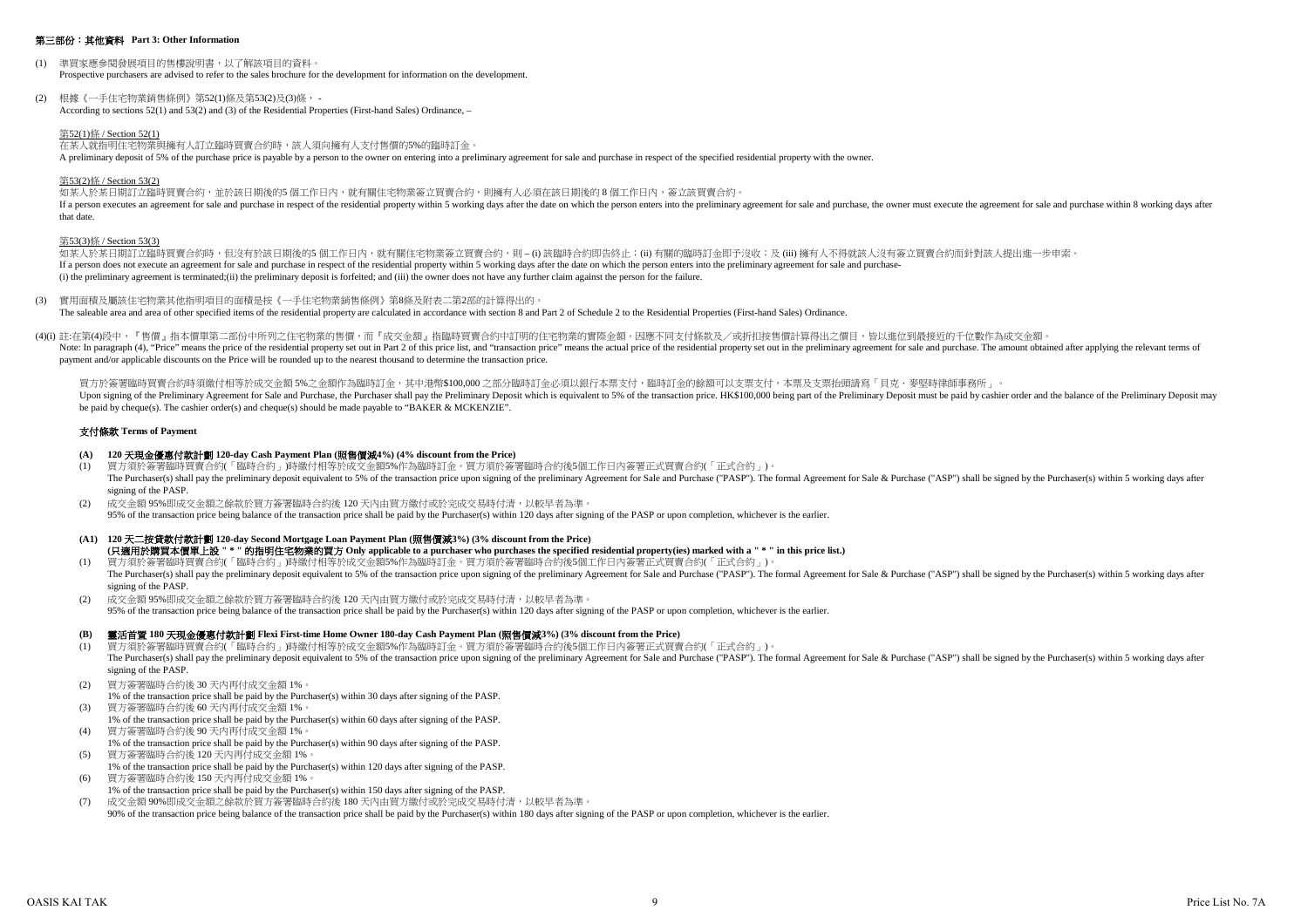#### **(C) Grand Oasis** 優越 **180** 天現金付款計劃 **Grand Oasis Supreme 180-day Cash Payment Plan (**照售價減**3%) (3% discount from the Price)**

- (1) 買方須於簽署臨時買賣合約(「臨時合約」)時繳付相等於成交金額5%作為臨時訂金。買方須於簽署臨時合約後5個工作日內簽署正式買賣合約(「正式合約」)。 The Purchaser(s) shall pay the preliminary deposit equivalent to 5% of the transaction price upon signing of the preliminary Agreement for Sale and Purchase ("PASP"). The formal Agreement for Sale & Purchase ("ASP") shall signing of the PASP.
- (2) 買方簽署臨時合約後 30 天內再付成交金額 5%。
- 5% of the transaction price shall be paid by the Purchaser(s) within 30 days after signing of the PASP.
- (3) 買方簽署臨時合約後 120 天內再付成交金額 5%。
- 5% of the transaction price shall be paid by the Purchaser(s) within 120 days after signing of the PASP.

- (1) 買方須於簽署臨時買賣合約(「臨時合約」)時繳付相等於成交金額5%作為臨時訂金。買方須於簽署臨時合約後5個工作日內簽署正式買賣合約(「正式合約」)。 The Purchaser(s) shall pay the preliminary deposit equivalent to 5% of the transaction price upon signing of the preliminary Agreement for Sale and Purchase ("PASP"). The formal Agreement for Sale & Purchase ("ASP") shall signing of the PASP.
- (2) 買方簽署臨時合約後 120 天內再付成交金額 5%。
- 5% of the transaction price shall be paid by the Purchaser(s) within 120 days after signing of the PASP.
- (3) 成交金額 90%即成交金額之餘款於賣方向買方發出書面通知書可將有關物業之業權有效地轉讓予買方的日期起 14 天內付清。 90% of the transaction price being balance of the transaction price shall be paid by the Purchaser(s) within 14 days of the date of written notification to the Purchaser(s) that the Vendor is in a position validly to assig

(4) 成交金額 85% 即成交金額之餘款於買方簽署臨時合約後 180 天內由買方繳付或於完成交易時付清,以較早者為準。

85% of the transaction price being balance of the transaction price shall be paid by the Purchaser(s) within 180 days after signing of the PASP or upon completion, whichever is the earlier.

### **(D)** 建築期付款計劃 **Stage Payment Plan (**照售價減**1%) (1% discount from the Price)**

(a) 見 4(i)。 See 4(i).

## **(D1)** 建築期二按貸款付款計劃 **Stage Second Mortgage Loan Payment Plan (**照售價**) (the Price)**

- (1) 買方須於簽署臨時買賣合約(「臨時合約」)時繳付相等於成交金額5%作為臨時訂金。買方須於簽署臨時合約後5個工作日內簽署正式買賣合約(「正式合約」)。 **(**只適用於購買本價單上設 **" \* "** 的指明住宅物業的買方 **Only applicable to a purchaser who purchases the specified residential property(ies) marked with a " \* " in this price list.)** The Purchaser(s) shall pay the preliminary deposit equivalent to 5% of the transaction price upon signing of the preliminary Agreement for Sale and Purchase ("PASP"). The formal Agreement for Sale & Purchase ("ASP") shall signing of the PASP.
- (2) 買方簽署臨時合約後 120 天內再付成交金額 5%。
- 5% of the transaction price shall be paid by the Purchaser(s) within 120 days after signing of the PASP.
- (3) 成交金額 90%即成交金額之餘款於賣方向買方發出書面通知書可將有關物業之業權有效地轉讓予買方的日期起 14 天內付清。
- 

#### **(ii)** 售價獲得折扣的基礎 **The basis on which any discount on the Price is made available**

#### (b) 「**Club Wheelock**」會員優惠 **Privilege for** 「**Club Wheelock**」**member**

A 1% discount from the Price would be offered to the Purchaser who is a Club Wheelock member on the date of signing of the preliminary agreement for sale and purchase. At least one individual Purchaser (if the Purchaser is the Purchaser is a corporation) should be a Club Wheelock member on the date of signing the preliminary agreement for sale and purchase in order to enjoy the discount offer. 在簽署臨時買賣合約當日,買方如屬「Club Wheelock」會員,可獲1%售價折扣優惠。最少一位個人買方(如買方是以個人名義)或最少一位買方之董事(如買方是以公司名義) 須為「Club Wheelock」會員,方可享此折扣優惠

#### (c) 「**Wheelock Living**」 臉書頁面讚好優惠 **"Wheelock Living" Facebook Page Likers' Discount**

### (d) 印花稅優惠 **Stamp Duty Discount**

#### (e) **Grand Oasis** 終極置業優惠 **Grand Oasis Finale Purchase Discount**

凡於2018年6月30日(包括當日)或之前簽署臨時買賣合約購買本價單中所列之住宅物業的買家,可獲1%售價折扣優惠。 A 1% discount from the Price would be offered to a Purchaser who signs the Preliminary Agreement for Sale and Purchase on or before 30 June, 2018 to purchase a residential property listed in this price list.

- 1. 會德豐有限公司 Wheelock and Company Limited 或 or;
- 2. 會德豐地產有限公司 Wheelock Properties Limited 或 or;

90% of the transaction price being balance of the transaction price shall be paid by the Purchaser(s) within 14 days of the date of written notification to the Purchaser(s) that the Vendor is in a position validly to assig

#### (f) 會德豐有限公司員工置業優惠 **Wheelock and Company Limited Home Purchasing Discount**

如買方(或構成買方之任何人士)屬任何「會德豐合資格人士」,並且沒有委任地產代理就購入住宅物業代其行事,可獲 2.75% 售價折扣優惠。 If the Purchaser (or any person comprising the Purchaser) is a "Qualified Person of Wheelock Group", provided that the Purchaser did not appoint any estate agent to act for him in the purchase of the residential property(i

「會德豐合資格人士」指任何下列公司或其在香港註冊成立之附屬公司之任何董事、員工及其近親(任何個人的配偶、父母、祖父、祖母、外祖父、外祖母、子女、孫、孫女、外孫、外孫女或兄弟姊妹為該個人之「近親」,惟須提供令賣方滿意的有關證明文件 以茲證明有關關係,且賣方對是否存在近親關係保留最終決定權):

"Qualified Person of Wheelock Group" means any director or employee (and his/her close family member (a spouse, parent, grant parent, child, grand child or sibling of a person is a "close family member" of that person Prov of the Vendor must be provided to prove the relationship concerned and that the Vendor reserves the final right to decide whether or not such relationship exists)) of any of the following companies or any of its subsidiari

凡於簽署臨時買賣合約前讚好"Wheelock Living" 臉書頁面的買家,可獲0.5%售價折扣優惠。 A 0.5% discount from the Price would be offered to a Purchaser who has liked the "Wheelock Living" Facebook Page before signing the Preliminary Agreement for Sale and Purchase.

買方購買本價單中所列之住宅物業可獲8.5%售價折扣優惠。 A 8.5% discount from the Price would be offered to the Purchaser of a residential property listed in this price list.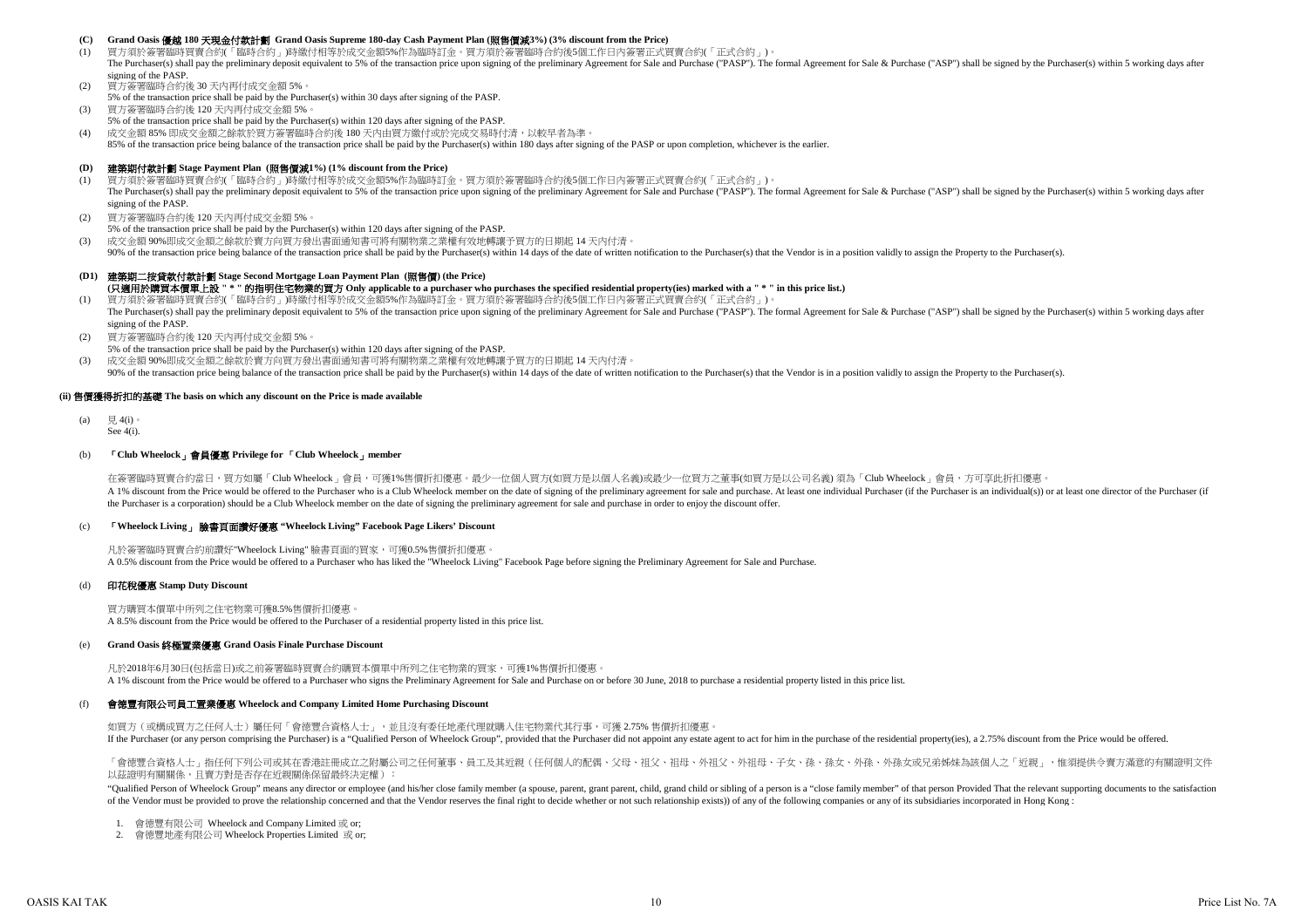#### **(iii)** 可就購買該發展項目中的指明住宅物業而連帶獲得的任何贈品、財務優惠或利益 **Any gift, or any financial advantage or benefit, to be made available in connection with the purchase of a specified residential property in the Development**

- (a)  $= 4$ (ii)。 See 4(ii).
- (b) 備用二按貸款 **(**只適用於選擇第**4(i)**段中支付條款**(A1)** 或 **(D1)**之買家**) Standby Second Mortgage Loan (Only applicable to the Purchaser who has selected Terms of Payment (A1) or (D1) in paragraph 4(i))**

A) 第二按揭貸款最高金額為成交金額的20%, 惟第一按揭貸款及第二按揭貸款總金額不可超過成交金額的80% The maximum second mortgage loan amount shall be 20% of the transaction price, but the total amount of first mortgage loan and second mortgage loan together shall not exceed 80% of the transaction price.

第二按揭貸款首 12個月之按揭利率為香港上海匯豐銀行有限公司不時報價之港元最優惠利率(P)減1% p.a. (P-1%),第13個月至第24個月為港元最優惠利率(P),其後之按揭利率為港元最優惠利率(P)加1.5% p.a. (P + 1.5%),利率浮動 最終按揭利率以如此聘用的人指定的二按財務機構最後審批結果為準。

Interest rate of second mortgage loan for the first 12 months shall be Hong Kong Dollar Best Lending Rate (P) quoted from time to time by The Hongkong and Shanghai Banking Corporation Limited minus 1% p.a. (P - 1%), the 13 Lending Rate (P), thereafter at Hong Kong Dollar Best Lending Rate (P) plus 1.5% p.a.  $(P + 1.5\%)$ , subject to fluctuation. The final interest rate will be subject to final approval by the Person so Engaged's designated sec

- F) 第一按揭貸款銀行須為賣方所指定及轉介之銀行,買方並須首先得到該銀行書面同意辦理第二按揭貸款。 First mortgagee bank shall be nominated and referred by the Vendor and the Purchaser shall obtain a prior written consent from the first mortgagee bank to apply for a second mortgage loan.
- G) 第一按揭貸款及第二按揭貸款申請需由有關承按機構獨立審批。 First mortgage loan and second mortgage loan shall be processed by the relevant mortgagees independently.
- H) 所有第二按揭貸款之法律文件必須由賣方(或賣方指定的二按財務機構)的指定律師行辦理,買方須支付所有第二按揭貸款相關之律師費及雜費。 All legal documents of the second mortgage shall be handled by the Vendor's (or Vendor's designated second mortgage financing company) designated solicitors and all legal costs and disbursements relating thereto shall be b
- I) 第二按揭貸款批出與否及其條款,受制於賣方指定的二按財務機構的絕對最終決定權,與賣方無關,且於任何情況下賣方均無需為此負責。不論貸款獲批與否,買方仍須按買賣合約完成交易及繳付成交金額全數。 The approval or disapproval of the second mortgage loan and terms thereof are subject to the final decision of the Vendor's designated second mortgage financing company and are not related to the Vendor (which shall under whether the loan is granted or not, the Purchaser shall complete the sale and purchase in accordance with the agreement of sale and purchase and pay the full transaction price.
- J) 第二按揭貨款受賣方指定的二按財務機構所定的其他條款及細則約束。 The second mortgage loan is subject to other terms and conditions as determined by the Vendor's designated second mortgage financing company.
- K) 買方需就申請第二按揭貸款繳交港幣\$5,000不可退還的申請手續費 A non-refundable application fee of HK\$5,000 for the second mortgage loan will be payable by the Purchaser.
- L) 第二按揭貸款只限個人買方申請。 Only individual Purchaser(s) are eligible to apply for the second mortgage loan.

- B) 如買方於提款日起計的 36 個月內準時並全數清還第二按揭貸款,賣方指定的二按財務機構將會向買方退還1%之成交金額 。 If the Purchaser shall duly and fully repay the second mortgage loan within 36 months from the date of drawdown of the second mortgage loan, 1% of transaction price will be refunded to the Purchaser by the Vendor's designa
- C) 買方必須於付清成交金額餘額之日起計最少60日前以書面向賣方申請第二按揭貸款。 The Purchaser shall make a written application to the Vendor for a second mortgage loan not less than 60 days before the date of settlement of the balance of the transaction price.
- D) 第二按揭貸款年期最長為 20 年,或相等於第一按揭貸款之年期,以較短者為準。 The maximum tenor of second mortgage loan shall be 20 years or the same tenor of first mortgage loan, whichever is shorter.
- E) 買方須提供足夠文件證明其還款能力,包括但不限於提供足夠文件(如:最近三年之稅單或利得稅繳納通知書及最近六個月有顯示薪金存款或收入之銀行存摺/月結單)證明每月還款(即第一按揭貸款及第二按揭貸款及其他借貸的還款)不超過 香港金融管理局不時訂明的「供款與入息比率」上限。

The Purchaser shall provide sufficient documents to prove his/her repayment ability, including but not limited to providing sufficient documents (for example latest 3 years' Tax Assessment and Demand Note or Profits Tax As book/statements which show salary deposits or income) to prove that the total amount of monthly installment (being the total installment for repayment of first mortgage, second mortgage and any other loan repayment) does n Hong Kong Monetary Authority from time to time.

- 3. 會德豐地產(香港)有限公司 Wheelock Properties (HK) Limited 或 or;
- 4. 九龍倉集團有限公司 The Wharf (Holdings) Limited 或 or;
- 5. 九龍倉置業地產投資有限公司Wharf Real Estate Investment Company Limited 或 or;
- 6. 夏利文物業管理有限公司 Harriman Property Management Limited 或 or;
- 7. 海港企業有限公司 Harbour Centre Development Limited 或 or;
- 8. 現代貨箱碼頭有限公司 Modern Terminals Limited.

買方在簽署有關的臨時買賣合約前須即場提供令賣方滿意的證據証明其為會德豐合集團合資格人士,賣方就相關買方是否會德豐合集團合資格人士有最終決定權,而賣方之決定為最終及對買方具有約束力。 The Purchaser shall before signing of the relevant preliminary agreement for sale and purchase on the spot provide evidence for proof of being a Qualified Person of Wheelock Group to the satisfaction of the Vendor and in t Vendor's decision shall be final and binding on the Purchaser.

買家可向賣方指定的二按財務機構申請備用二按貸款 (「第二按揭貨款」) (賣方或賣方指定的二按財務機構有權隨時停止提供第二按揭貨款而無須另行通知),主要條款如下 : Purchaser can apply for Standby Second Mortgage Loan ("second mortgage loan") from Vendor's designated second mortgage financing company (the Vendor or Vendor's designated second mortgage financing company may stop providi further notice) and on the following terms:-